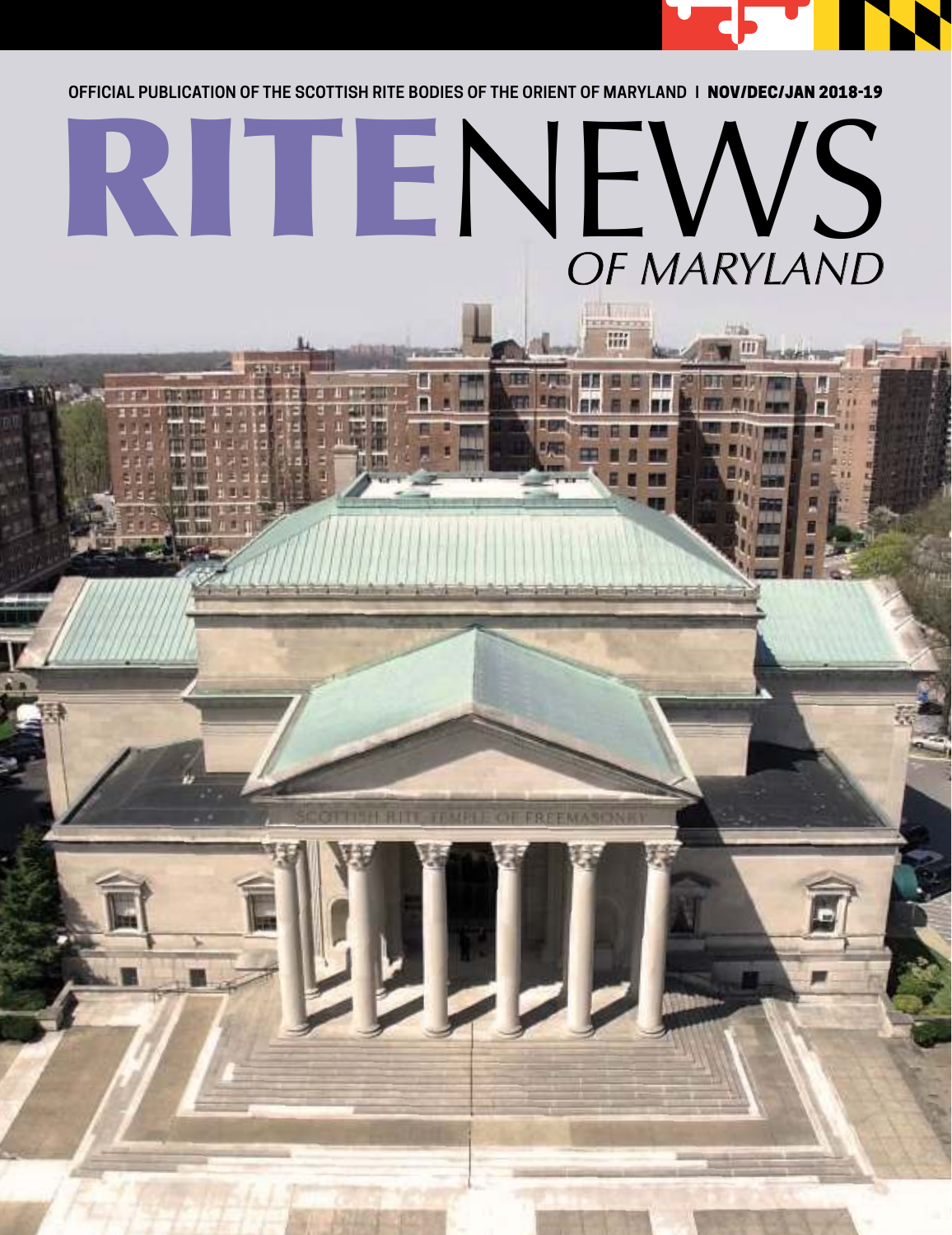EFI INN

**GREETINGS,**

As always, I hope this issue of our Rite News finds you and your family well. By now a chill is in the morning air and we have begun our labors here at the Scottish Rite, as well as in our Lodges. Though I have never considered it "labor", I have enjoyed every part of my journey through every collateral and appendant body. Each offering something new; yet always the same basic principles of Brotherly Love, Relief, and Truth. Having said that, I must add that each is a great organization and each one in its own "rite" teaches and should practice the virtues of honesty, integrity, and of course those basic principles mentioned above. Each of these principles is intended to make a better person and help transcend our petty differences. Sometimes a very difficult thing to do. We all have our differences, our own opinions, and our own personal problems. I often wonder "why did he say that" or "why did he do that." Then I try to think that everyone has a bad day or has a problem that I may not know about and may need to vent or may need a little kindness or friendship. In a book of quotes that I

often refer to, I read the following from Lord Chesterfield: "Mankind is made up of inconsistencies, and no man acts invariably up to his predominant character. The wisest man sometimes acts weakly and the

### **A MESSAGE FROM THE SOVEREIGN GRAND INSPECTOR GENERAL IN MARYLAND**

3 III. Marlin L. Mills, 33º

- 22 Scottish Rite Photos
- 23 They Had Their Problems Too
- 26 Clinic Corner
- 27 Maryland DeMolay
- 28 A Short History of Mountain Lodge No. 99 A.F. & A.M.
- 30 Prudence Lodge #190

### **DEPARTMENTS AND ORGANIZATIONS**

- 4 Grand Master of Masons in Maryland
- **5** What is the Feast of Tishri?
- **6** Valley of Baltimore
- **7** Albert Pike Lodge of Perfection
- 8 Meredith Chapter of Rose Croix
- 9 Maryland Council of Kadosh
- **10** Chesapeake Consistory
- 11 Annual Scottish Rite Christmas Soirée
- 12 Valley of Frederick
- 13 Valley of Susquehanna
- 14 Fall Reunion Day Schedule
- 15 Grand Commander's Message: Looking for Rainbows
- 16 Lobsterfest 2018!
- 18 Captain Azariah Nelson
- 19 Salisbury Capping Spring 2018
- 20 Band of Brothers

The *Rite News of Maryland* is published quarterly for the members, family and friends of the Ancient & Accepted Scottish Rite of Freemasonry, Orient of Maryland. The views expressed in the Rite News of Maryland do not necessarily reflect those of the Orient of Maryland or its officers.

### **SUBMISSIONS & GENERAL INQUIRIES**

*Rite News of Maryland* 3800 North Charles St., Baltimore, MD 21218 | Office: 410-243-3200 | Fax: 410-243-8791 | aasr@verizon.net. Articles are subject to editing and if published, become the property of the Orient of Maryland. No compensation is given for articles, photographs or other materials submitted or published.





### **UPCOMING EVENTS**

**BC** Upcoming Events

### **CALL TO ACTION**

24 Recent Charitable **Contributions** 



### **CONTENTS**

NOVEMBER/DECEMBER/JANUARY 2018–19

**Sovereign Grand Inspector GENERAL** Marlin L. Mills, 33°

**Editor** Fred Spicer, 33°, GC

### **LOOK FOR US ON THE WEB** www.mdscottishrite.org

**DONATIONS**

Donations to our clinic, building or library are all tax deductible.

Donate online at www.mdscottishrite.org or call 410-243-3200

Our Scottish Rite Childhood Speech & Language Clinic is a 501(c)(3) organization and all charitable gifts are tax deductible.

### **COVER:**  Aerial Picture courtesy of the Honorable Bro. Richard Thurfield,



weakest sometimes wisely." I also found this one from Frederick Nietzsche: "Nothing on earth consumes a man more than the passion of resentment." Do you know anyone those would fit?

One last one that may help tie this rambling together. This comes from a late Brother, Henry Hancock: "Out of our beliefs are born deeds; out of deeds we form habits; out of our habits grow our character; and on our character we build our destination."

Why not let your destination be our Scottish Rite? You could invite a Brother from your Blue Lodge to learn from the lessons we teach. You will strengthen your fraternal bond and form habits that may improve character which may make this country a better place for your children and grandchildren who will someday be the leaders of what we hold so dear. Fall classes are forming and petitions are available.

I hope to see you and your friends and Brothers in one of our Valleys as we strive to spread the message of Brotherly Love, Relief, and Truth throughout this great country.



# "THE WISEST MAN **SOMETIMES** ACTS WEAKLY AND THE WEAKEST SOMETIMES WISELY." –LORD CHESTERFIELD

# **A MESSAGE FROM** Ill. Marlin L. Mills, 33º



Sincerely and Fraternally,

Ill. Marlin L. MILLS, 33º *Sovereign Grand Inspector General in Maryland*

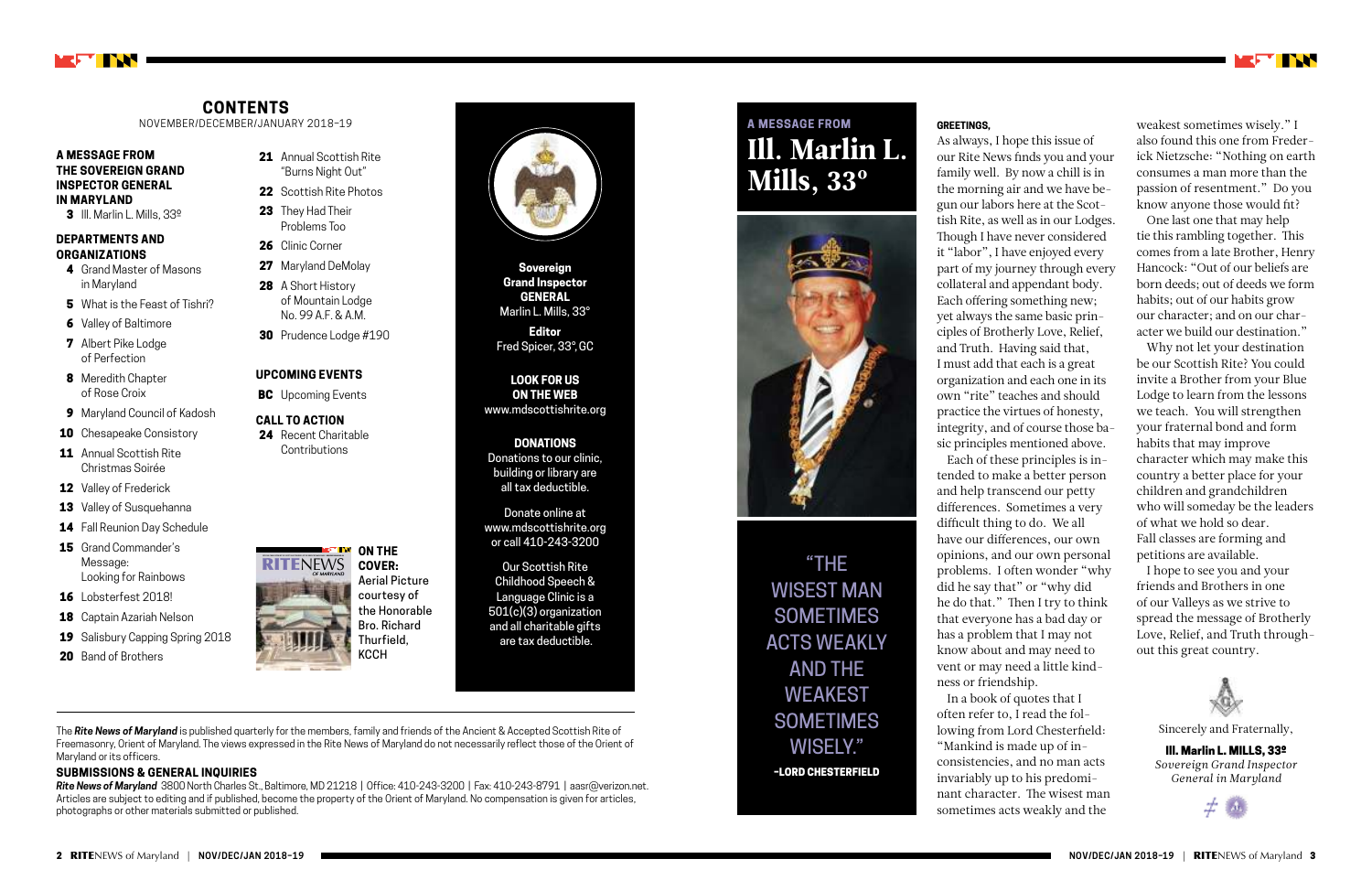"H **OW SHOULD WE AS** Freemasons meet?" We all know the answer to that question. However, men new to the craft sometimes question the answer. When a newly initiated brother looks around the lodge, he observes men sitting on the sidelines wearing white aprons. Looking closer, he may see men wearing aprons with purple on the edges and wearing collars and jewels. Some men are sitting in chairs one, two, and even three steps above the floor. How, then, can we "Meet on the level" when we appear to be so different? We meet on the level because we are all Brothers. There is no difference of station within a lodge. Some have chosen to accept a position of greater responsibility and become officers. These brothers are recognized by the regalia they wear. Some serve their lodges in less conspicuous capacities but are equally as important as anyone in the



# Grand Master of Masons in Maryland

### **BY: MW KOSTAS VOURVOULAS, 33° – JEPHTHAH LODGE #222**



lodge. We come from all walks of life and from different social and economic standings. However, once seated in a lodge, we are all on the "Level". We are all working toward the same goal; of becoming better men. Better

morally, spiritually, and socially. Becoming better men is the great aim we have in view.

There are many reasons men have joined and remained members of our fraternity. Some of us enjoy learning and participating in the ritual. Many enjoy the esoteric aspects of the fraternity. The social functions of the local and Grand Lodges also attract and retain members. We have all found our little niche in the fraternity. But the common reason men join the fraternity is "brotherhood". We enjoy being

able to associate with men that think as we do. A place where we can believe "love of country" is not just a phrase, but a way of life. A place where we are able to help our fellow man through the various charities in which we become involved. By getting involved in our communities, and attempting to make them better places to raise our families. These are just a few of the reasons men become Masons. We must give men a reason to join and even greater reasons to maintain their membership. If we do not provide what our members are seeking, they will lose interest and very soon walk away. We must show these men that we are able to meet their expectations and be the organization they are looking for.

It doesn't matter in which body of Masonry you are active. You must promote our Craft and encourage good men to become members of it. This is how we will survive.

It has been my high honor and great privilege serving you as Grand Master for 2017 and 2018. It has been one of the highlights of my life and I want to thank each and every Maryland Mason for the opportunity.

May the Supreme Architect of the Universe bless you and our entire Masonic family as we continue spreading the Light of Freemasonry throughout the world.

### **WE COME FROM ALL WALKS OF LIFE AND FROM DIFFERENT SOCIAL AND ECONOMIC STANDINGS. HOWEVER, ONCE SEATED IN A LODGE, WE ARE ALL ON THE "LEVEL".**

After the Ceremony, a "sit down" dinner will be served in the Banquet Hall & each attendee will receive a bag of fresh fruit

Date: Wednesday, November 28th, 2018 @ 7pm Cost \$20.00 per person, children under 12 are free Please RSVP to the Office by Monday, November 19th, 2018 410-243-3200

# **WHAT IS THE FEAST OF TISHRI?**

*Thou shalt observe the feast of tabernacles after thou hast gathered in thy corn and wine. Deut. 16:13*

The Feast of Tabernacles also commemorates the ceremonies of the completion and dedication of King Solomon's Temple, which was begun in the year 2992 \*A.L., and finished in a little more than seven years. In the year 3001 \*A.L., six months after its completion, in the month of Tishri, the seventh month of the Jewish sacred year, the Temple was dedicated with reverential ceremonies to the one Living and True God. That these ceremonies would reach the highest religious significance, King Solomon postponed the dedication until the Feast of Tabernacles, the 15th day of Tishri, a day he well knew would bring every zealous Israelite to Jerusalem.

The Supreme Council of the Ancient and Accepted Scottish Rite of Freemasonry of the Southern Jurisdiction of the United States has proclaimed the Feast of Tabernacles as the Feast Day of the Lodge of Perfection, the 15th day of Tishri, (October).

As did the Israelites of old and the New England Pilgrims, Scottish Rite Freemasons gather to acknowledge the mercies which God has poured upon them with lavish hand. It is a time of rejoicing, yet a time to pay humble adoration to the Great Architect of the Universe, without whose aid there would be no harvest.

*\*Anno Lucius – Freemasonry adds 4,000 years to our current calendar year (example: 2011 becomes 6011 A.L.).*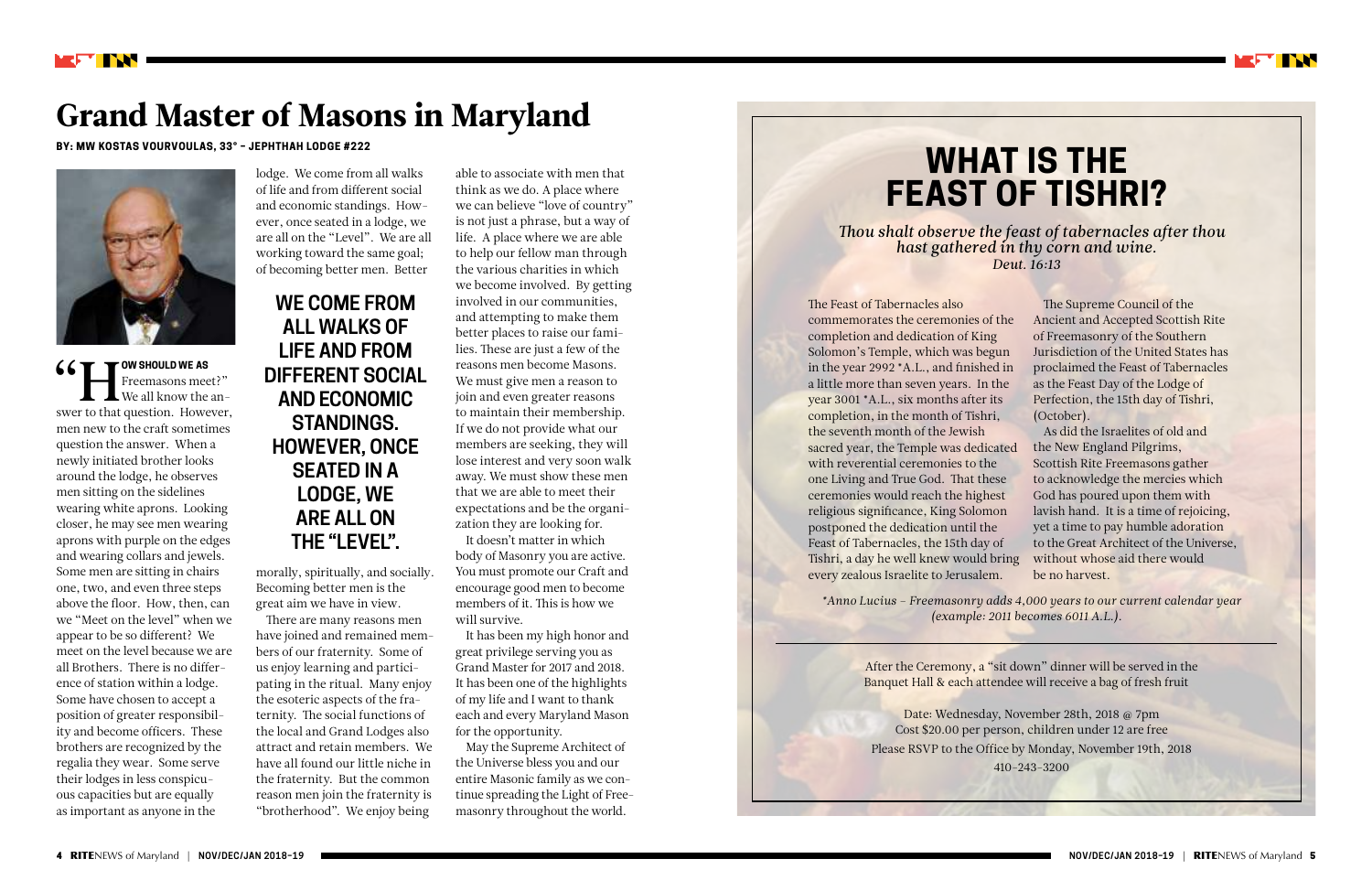$\overline{\mathbf{B}}$ **RETHREN,**It is hard to believe my year as Venerable Master is coming to a close, it was truly an honor and a pleasure to serve. I would like to thank all the officers of the Albert Pike Lodge of Perfection for all the guidance and support you provided this year. Without all of the hard work and dedication to the Scottish Rite, this year would not have been as successful as it was. I also would like to wish Brother Senior Warden a prosperous and successful 2019.

As I write this, I am finalizing plans for the final lodge meeting of 2018 which should be an outstanding evening of fellowship and brotherhood. We are having Potomac Lodge #5 come and present on George Washington's gavel. One of the things that has always amazed me about freemasonry is the sheer size of the fraternity and the vast history we share as a group. One of the most visible aspects of our fraternity is its long tradition of ceremonially laying the cornerstones of

M **Y BRETHREN,** I would like to share a poem with you by Brother C.E. Reynolds. I hope you find it as meaningful as I do.

# Albert Pike Lodge of Perfection

**BY: HON. WILLIAM A. ZARYCHTA, 32°, KCCH – ST. COLUMBA LODGE #150 – VENERABLE MASTER**





# Valley of Baltimore

**BY: ILL. E. RAY LEPPO, 33°, GC – PERSONAL REPRESENTATIVE FOR THE VALLEY OF BALTIMORE**



public and private buildings. This tradition contains great meaning for Masons and ties the fraternity closely to many cities around the country. The Washington gavel has been used on many of the historic buildings in our country. Each of us should also use the principles of masonry to lay our own cornerstones. As this year draws to a close, reflect back on all the cornerstones you have placed and think about those you have yet to lay. Helping each of us build a strong foundation as masons and men is a "cornerstone" of the fraternity. I would like to share President Washington's closing prayer upon laying the cornerstone at the United

States Capitol: *"Certainly my* 

My Brother, Masonry means much more than the wearing of a pin, Or carrying a paid up dues receipt so the Lodge will let you in.

You may wear an emblem on your coat, from your finger flash a ring, But if you're not sincere at heart, this doesn't mean a thing.

It's merely an outward sign to show the world that you belong; To this great Fraternal Brotherhood that teaches right from wrong.

What really counts lies buried deep within the human breast, Till Masonic teaching brings it out and puts you to the test.

If you can practice out of Lodge the things you learn within, Be just and upright to yourself and to your fellowmen.

Console a Brother when he's sick or assist him when in need. With no thought of personal reward for any act or deed.

Walk and act in such a way that the world without can see, That none but the best can meet the test laid down by Masonry.

Always live up to your best and do the best you can, Then you can proudly tell the world you're a Mason and a Man.

*dear brethren, it must be as grateful to you as it is to me, possess the great pleasure of laying this corner stone, which we hope, expect and sincerely pray to produce innumerable corner stones; and that on every one of them, may spring immense edifices. We fervently pray to the Great Grand Master of Heaven, earth and all things, of his infinite wisdom, strength, goodness and mercy, to grant. So may it be."*

During this holiday season, please reflect upon and enjoy all the cornerstones you have participated in laying. I would like to close by wishing everyone joy and happiness during the holiday season and into the New Year.

# We're here to help YOU build a better retirement.

Set to open in late 2021, Carsins Run at Eva Mar is Harford County's first and only Continuing Care Retirement Community featuring an unparalleled 60+ lifestyle in a park-like setting with resort-style amenities, activities and services as well as a continuum of care.

Sponsored by The Presbyterian Home of Maryland. The development of Carsins Run at Eva Mar as a CCRC is subject to the approval of the Maryland 臼 Department of Aging.



## **HOME** FOR THE CREATIVE AT HEART

**Let Your Inspiration Thrive at Carsins Run Artist Studio**

### *A Mason And A Man*

*Brother C.E. Reynolds*

Discover what it means to have a personal financial guide. As fiduciaries, we see it as our responsibility to help our clients make the strongest financial decisions for themselves and their loved ones.



Investment advisory services are offered through Michael Andersen Registered Investment Advisor, LLC dba Andersen Wealth Management, a Maryland Registered Investment Advisor. Andersen Wealth Management is a Registered Investment Adviser. This brochure is solely for informational purposes. Advisory services are only offered to clients or prospective clients where Andersen Wealth Management and its representatives are properly licensed or exempt from licensure. Past performance is no guarantee of future returns. Investing involves risk and possible loss of principal capital. No advice may be rendered by Andersen Wealth Management unless a client service agreement is in place.

**Main Office:** 6 West Dover St. | Easton, Maryland 21601 **Salisbury Office:** One Plaza East Building | 100 East Main St. | Ste 300, Salisbury, Maryland 21801 **Phone:** 410.690.4894 **| Fax:** 410.690.4892 **Email: info@andersenwm.com | andersenwm.com**



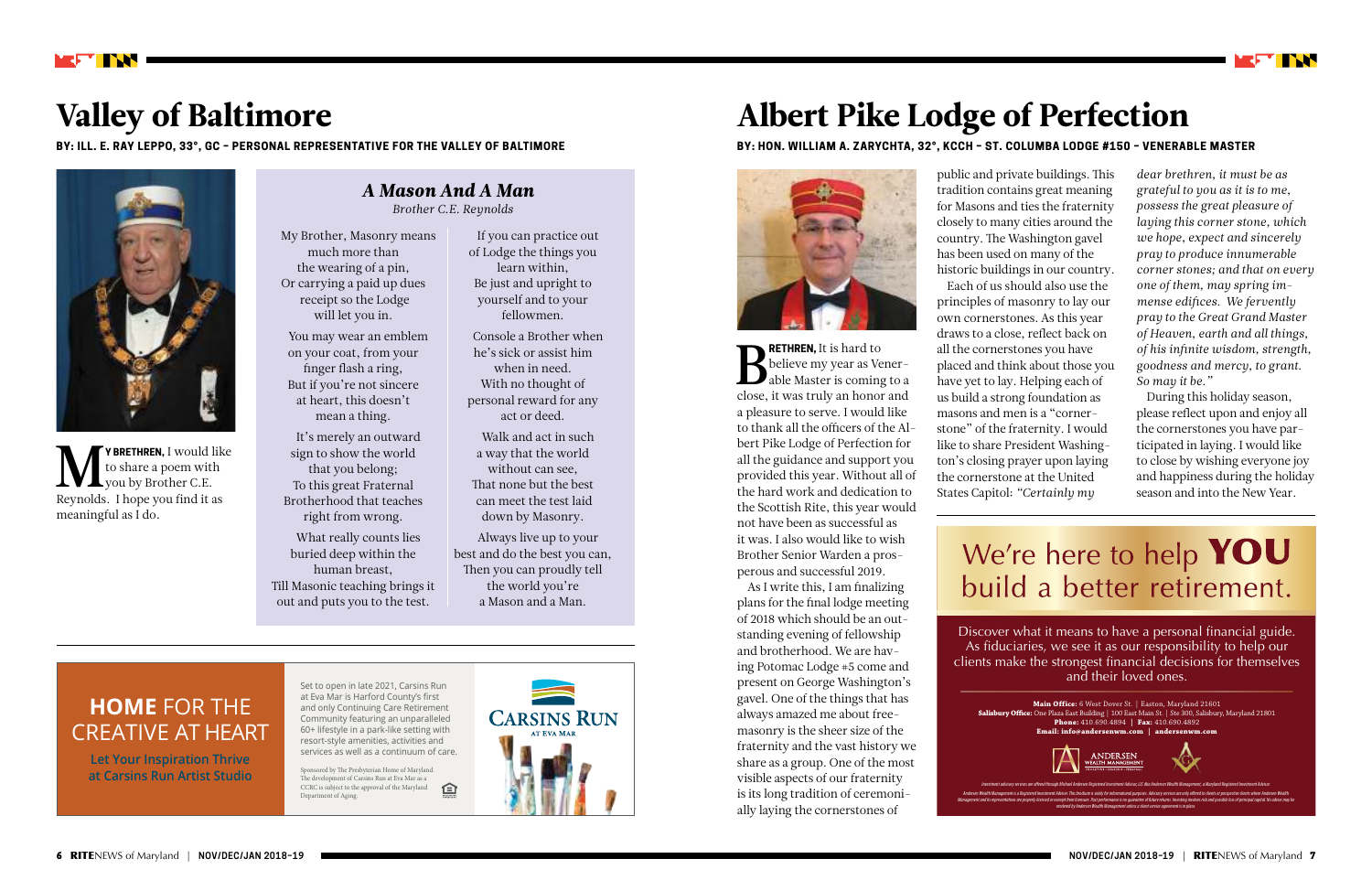$\overline{\mathbf{A}}$ **S THE FINAL HALF** of the Masonic Year draws to a close, I would like to express my appreciation and thanks to all those who supported and assisted the Meredith Chapter of Rose Croix and me as Wise Master in making this a successful year. Many thanks to the Sovereign Grand Inspector General Marlin Mills, Illustrious E. Ray Leppo, and Illustrious Fred Spicer for all of their support that enables not just the Rose Croix Chapter but all the bodies at the Scottish Rite to continue to labor.

**DEIKE TO START** this messa<br>by thanking Dave Sandy,<br>Fred Spicer, and Charles **'D LIKE TO START** this message by thanking Dave Sandy, Matulewicz for being the only three brothers to read my article from the beginning of the year. After receiving such an abundant outpouring of support, I took it upon myself to skip the summer article. Now that it's fall, my favorite season, I figured I'd get back behind the keyboard and belt out a few words to my three favorite brothers (and anyone else adventurous enough to read this publication).

As too often is the case in our Masonic careers, we have a tendency to feel somewhat "relieved" when our tenure in a position comes to an end. With the hectic schedules from professional and personal jeans. I want to get my hands on a pair that are lined with flannel. Some of the best masonry is done without a tuxedo or sportscoat. Get out and practice masonry in your community.

As fall approaches, we begin to take our activities indoors. Holiday parties come to mind. Tons of them! Especially throughout masonry. Here are a few things you can do to be prepared for the transition from fall to winter:

### 1. Buy yourself a new pair of blue

### 2. White gloves are great for ritual. But they aren't very

warm. Get yourself a good pair of driving gloves. I like leather ones. Every man should have a good pair of driving gloves. Best to buy them now versus when it's cold and they charge a premium. Allow these gloves to remind you



# Meredith Chapter of Rose Croix

**blower.** I overpaid last year for one a few days before a storm. The storm never came. It's great insurance against a major snowstorm. Remember that we have families and possibly widows who could use a hand with snow removal. Proactively reach out to your members and ask if they might like a team of brothers to check in to see if they'd like a hand. If you know someone, go help them out! Even if it means using a shovel and some salt!





**BY: HON. ROBERT W. REYNOLDS, 32°, KCCH – IONIC LODGE #145 – WISE MASTER**



# Maryland Council of Kadosh

### **BY: HON. CORY S. WRIGHT, 32°, KCCH – MT. MORIAH LODGE #116 – COMMANDER**

commitments as well as other Masonic duties, we feel the demand on our time and energy. We may even minimize the value of what we actually took away from the particular experience. That being said, we must stop and take a moment of reflection to ponder if our time was well spent. In my case, I am not only happy to have had the opportunity to serve as Wise Master but also to have been able to be part of the Rose Croix Chapter for the last eight years. One of the points that I feel is important to realize, as one moves up the line and becomes Wise Master, is gaining the inner understanding that those

principles and ideas so often mentioned in the Rose Croix Degrees are gradually realized as being part of oneself and not just something to aspire to. In essence, we are continuing to move away from the "Rough Ashlar" and more toward the "Perfect Ashlar". With this, we attain a greater sense of confidence and contentment in the way we live our daily lives.

The Maundy Thursday Ceremony has been special to me over these years as it is very meaningful and personal. It summarizes much of what is communicated in the Degrees of the Rose Croix. Faith, Hope, and Charity are at the base of how we should approach our lives,

tation to and from lodge. Carpool your elderly brethren. They want to come to lodge but sometimes

that not everyone has transporwhen you can. Check in with their mobility is challenged.

### 3. If you can afford it, buy a snow

whether in the daily execution of, or in the planning of where life will someday take us. The encouragement of earnest thought and introspection, expressed in the Eighteenth Degree, is an objective of the Ceremony. It allows each member who participates in it to have a very symbolic part that teaches the understanding of attaining further light. The position of Wise Master of the Rose Croix Chapter has encouraged me to continue learning what the five degrees within it are all about.

In closing, I would like to thank all those in the Chapter Line who have supported me throughout the year and done an outstanding job in their duties. I wish the best of luck to the new Wise Master, Lister Haughton-James, and hope that his year will be as successful for him as mine has been for me. I would also encourage other Scottish Rite Masons who have not been able, to look into furthering their experience at the Temple by joining one of the bodies and, if they choose, consider working towards becoming the head of it. It is one of the finest experiences offered at the Scottish Rite and helps us to better understand the journey through our Masonic lives.

4. Check the tread on your tires: If it's low, replace them. No need to be slip sliding around. Yes, tires are expensive. But a totaled car is worse. Not to mention the worst-case scenario here. Remember that a lodge meeting is never worth putting your members in danger. Make sure you have a plan in place for inclement weather.

### 5. We move indoors during the fall/winter. Invite some of your brothers and their friends over. Masons shouldn't only see each other at masonic events. This can

provide a great opportunity to get to know each other as well as those who aren't masons but might be curious.

I hope everyone has an awesome fall and winter.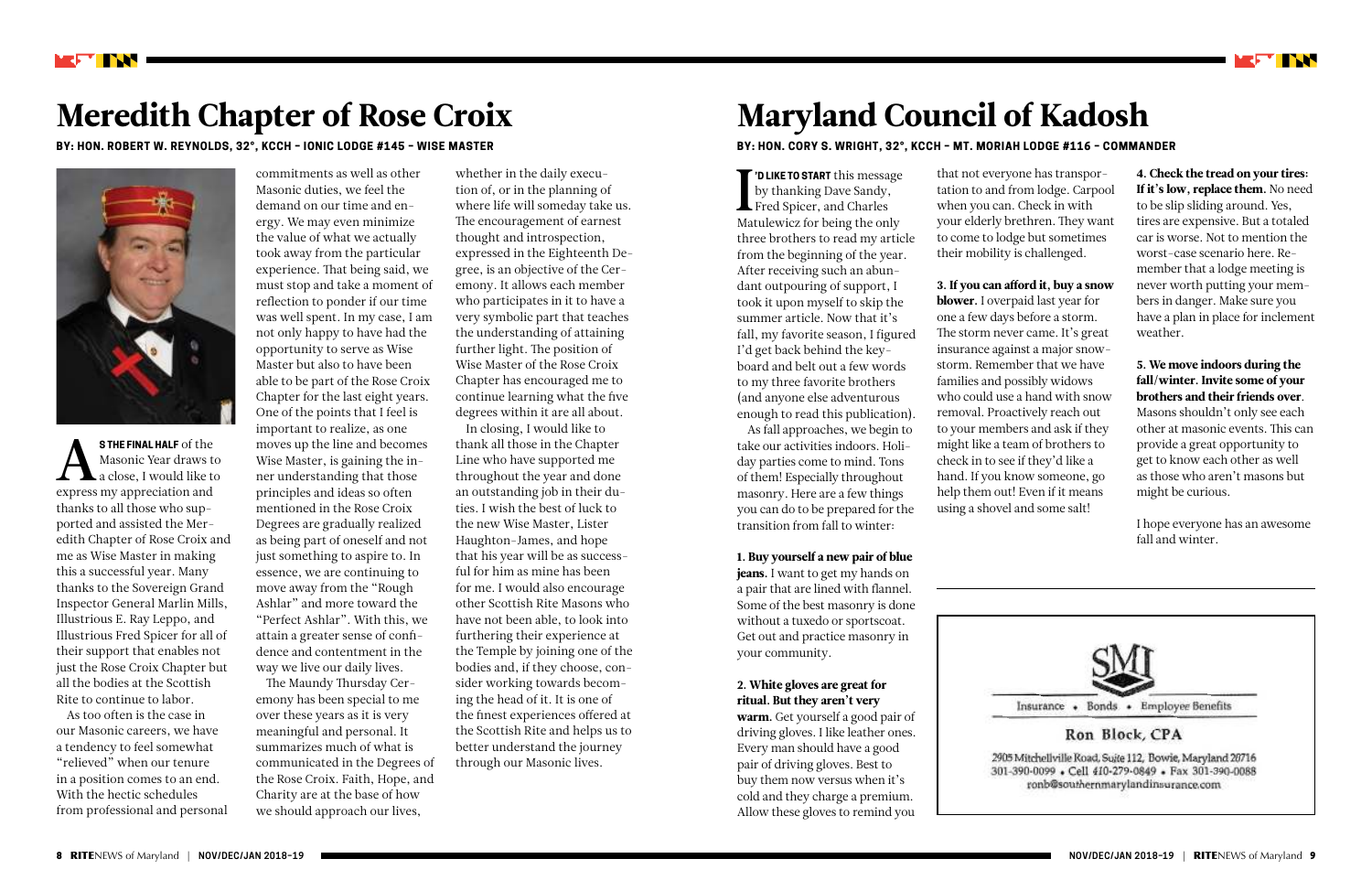

**MY WAY, OR THE HIGHWAY? REALLY?**

B **ROTHERS,** Labor Day is just around the corner and Maryland's blue lodges (and your Scottish Rite) are getting set to resume their fall labors as I pen this, my final article as Master of Kadosh. In early January, I'll formally turn over responsibilities to Hon. Roger D. Dunn, 32°, KCCH - who I've gotten to know and watch over the years; I assure you the Consistory is in capable hands. In the meantime, as I noted in my previous article, the fall/winter calendar offers much for you to consider participating in, culminating (but not ending) with the Reunion on Saturday 10 November. I hope to see as many of you there as possible and I also look forward to your presence at some of the informal, holiday-themed events in December. These are all worth your while.

Before (and at the risk of)

# Chesapeake Consistory

**BY: ROBERT N. CARHART, JR., 32° KCCH – MASTER OF KADOSH**

briefly delving into a sensitive area, I'm first reminded of the basic tenets of our craft, as well as our greater duties as Masons, let alone Scottish Rite Masons and that the core meanings of the Level and Plumb (and always the Square) continually serve as our guideposts. I'm speaking of the increasing lack of civility in our country, writ large, and closer to home, occasionally even amongst us and our fellow brothers, particularly with what

passes for current-day politics. Having markedly different political opinions and preferences is nothing new (nor should it be, of course), but how we treat those who hold beliefs at odds with ours does, in part, define who we are—and how we are perceived, both within the craft and without. In my 50+ years on this green Earth, I've yet to see any party, any officeholder, any platform, at any level whether it's the White House or

the statehouse—get it complete-

ly right, 100% of the time. And yet we find ourselves in a nation divided along such strongly polarized lines, each side believing (erroneously, I might add) that their view is always the correct one, while simultaneously vilifying the "other" as some sort of unpatriotic "enemy" and conceding nothing. Brothers, I don't really care where you fall on the

political spectrum, but do you really subscribe to this particular way of "thinking"?

When you look at your Brother, one who may have a different political view (in whole or in part) than yours, what do you see? Do you really see him in a new, and perhaps unfavorable light? And more broadly speaking, in what other sphere of our lives would we agree with zerosum outcomes? None, of course (because life & reality doesn't behave in a zero-sum fashion), so why should we go in for this in the political (non)sense? This is not what we would (or should) teach our children, I think you'd agree.

I find that part of the appeal of the Scottish Rite is its emphasis on service, reflection, and further study—all with the worthy aim of perfecting our ashlars. We are all complex, imperfect men, with our own foibles, idiosyncrasies, and quirks—and beliefs—that make each of us unique; indeed, it's what distinguishes us inasmuch as it's part of the cement that binds us. My call to you, as well as myself, is to remember and demonstrate the better aspects of our nature, especially those which bind us as men and Masons. We are all the better for it, as are our family, friends, and neighbors by our example. Be well, my brothers.

*Featuring Christmas Music, "A Walk through Bethlehem" Nativity Scene and a Train Garden, Chocolates to Die for… Plus Wine, Hot Cocoa bar, Chocolate Fountains, cookies and other tasty treats By Chef Tommy & Chef Patty Morris*

Families & Friends are invited | \$5 per Person, Children under 12 Free Please call the office to RSVP (410) 243-3200

*Sovereign Grand Inspector General in Maryland Marlin L. Mills and Lady Brenda Cordially Invite You to Attend Our*

# **ANNUAL SCOTTISH RITE CHRISTMAS SOIRÉE** *"Death by Chocolate"*

SUNDAY DECEMBER 9TH 2018 2:00PM UNTIL 5:00PM

Scottish Rite Masonic Center



3800 North Charles Street, Baltimore, Maryland 21218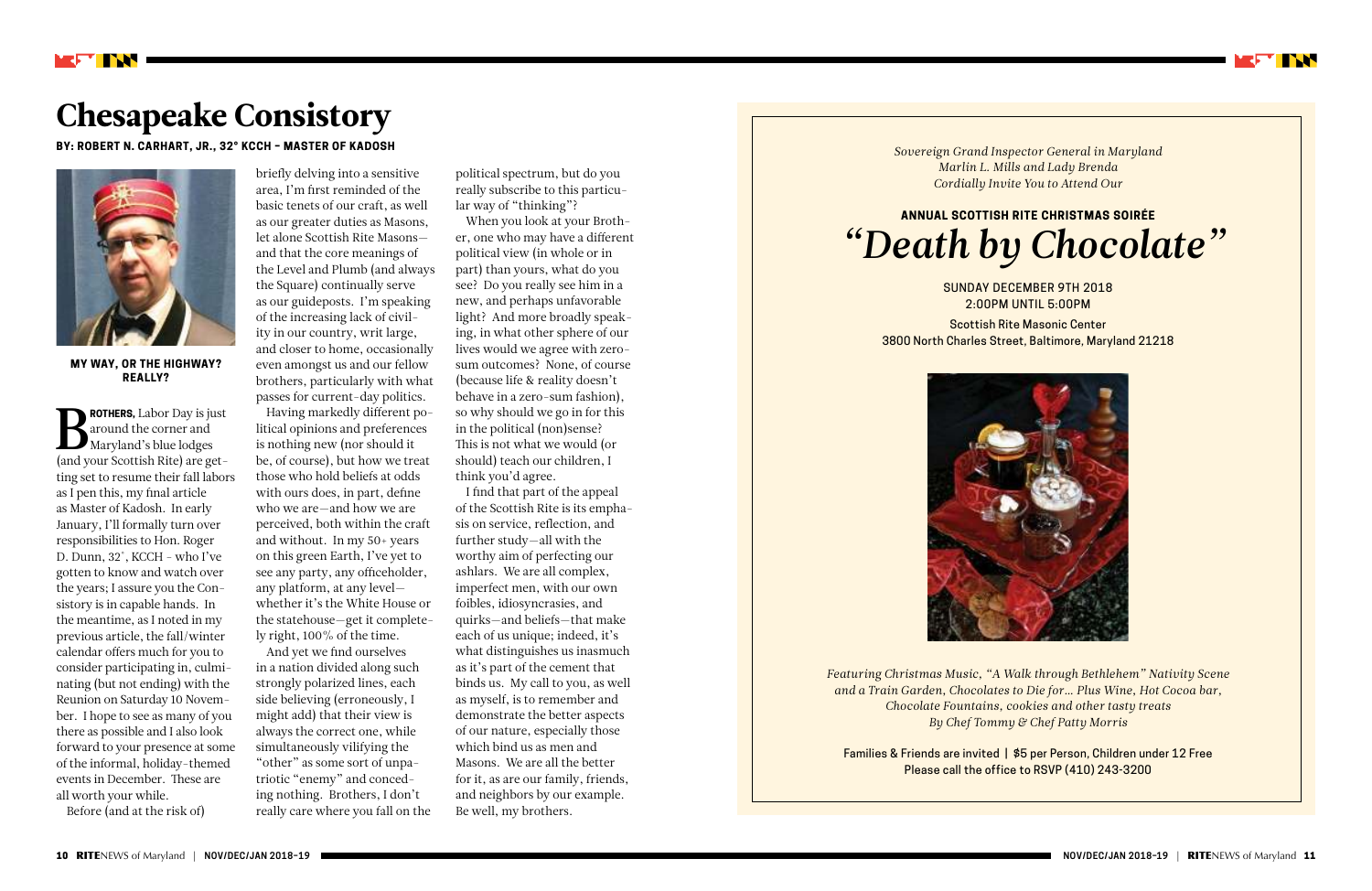### **Sign Up For Scottish Rite Reminder Texts**

Reminders for meetings, lunches, events, ceremonies and degree work can be received on your cell phone via text. **Text "baltsr" to "292929" on your mobile phone to sign up.**





 $\overline{\mathbf{A}}$ **S THE YEAR DRAWS TO A CLOSE,** it amazes me how fast the days have passed. When the year started, I looked at what we were going to accomplish, and while it seems daunting at first, a good plan and a great team make everything run smoothly. This has been a year of change, but the more things change, the more they stay the same. In Frederick, we continue to redefine what it means to be the best we can be. When I look back on the year, we have spent so much time and effort not in trying something new, but in trying new ways to do things. We started doing a two-day reunion so that we could present more degrees, and we are able to do much more than we had previously because of it. Our next reunion, on November 2nd and 3rd, will be just as good, if not better, than our Spring Reunion. Our degree teams continue to push



# Valley of Frederick

**BY: BRO. ADAM RIVERA, 32° – COLUMBIA LODGE #58 – VENERABLE MASTER, FREDERICK LODGE OF PERFECTION #3**

> the boundaries of excellence. Our Annual Trap Shoot was moved to the spring and we had tremendous support from the local and Masonic communities.

Our feasts and festive boards continue to be some of the best I have ever been to. If you have not been to one, you will have an opportunity at the end of January for our annual Burns

Dinner on January 26th.

It has been an amazing and wonderful year for our Valley and for myself as Venerable Master. I cannot believe that my term is coming to an end, but it also feels like I am just getting started. It has truly been an honor and a pleasure supporting and representing the Valley not only in Frederick, but across the Orient. I thank those who have supported me, and I look forward to supporting the next generations of leaders in the Frederick Valley. I know that we are in great hands and that those who have chosen to take up the mantle of leadership will do well.

For those taking notes, I said last issue that by the time this one comes out, my daughter will be walking. As I write this, she is only just starting to crawl, so the crystal ball is a bit cracked but there is still time. You may have to come out to Frederick to ask me if it's true!

**IT HAS TRULY BEEN AN HONOR AND A PLEASURE SUPPORTING AND REPRESENT-ING THE VALLEY NOT ONLY IN FREDERICK, BUT ACROSS THE ORIENT.**

A **S THIS IS BEING WRITTEN,** we are in the "dog days" of summer and it is hard to imagine that when it is being read it will be cool and crisp

# Valley of Susquehanna

**BY: HON. JASON Q. STANDISH, 32°, KCCH – MT. ARARAT LODGE #44 – VALLEY SECRETARY**



and our Fall classes and Lodges will be well underway. As 2018 winds down, the Susquehanna Valley is eagerly looking toward 2019. We have some exciting new plans in the works to expand on our "traveling" degree team and not only bring the degree work but our Lodge of Perfection and Chapter of Rose Croix meetings to our Brethren in the northeast corner of the Jurisdiction. Schedules and locations TBA.

The Chesapeake Lodge of Perfection will hold our annual Feast of Tishri and Fall Ring Ceremony on Thursday, November 15, 2018. All Brethren and friends are warmly invited! While the ceremonies are

open, dinner is by reservation. Please visit our website www.susquehannasr.org or email secretary@susquehannasr.org for tickets and menu.

Congratulations to Sir Wade A. Giles, 32° on being elected Knight Commandant for the Susquehanna Knights of St. Andrew for the 2018/2019 term. Sir Wade was an instrumental driving force in the establishment of the charter for Susquehanna and we are very fortunate to have his energy and passion as he presides over the Chapter!

Best wishes to all for a healthy and prosperous 2019. Please visit our website for updates to the 2019 calendar.

### **2018 SPRING CLASS**

*VM Greg Smith, 32° and SGIG Marlin Mills, 33° with our Spring 2018 class: Bros. John Merbach, 32°, Rich Mainley, Jr., 32° and Greg Payne, 32°*

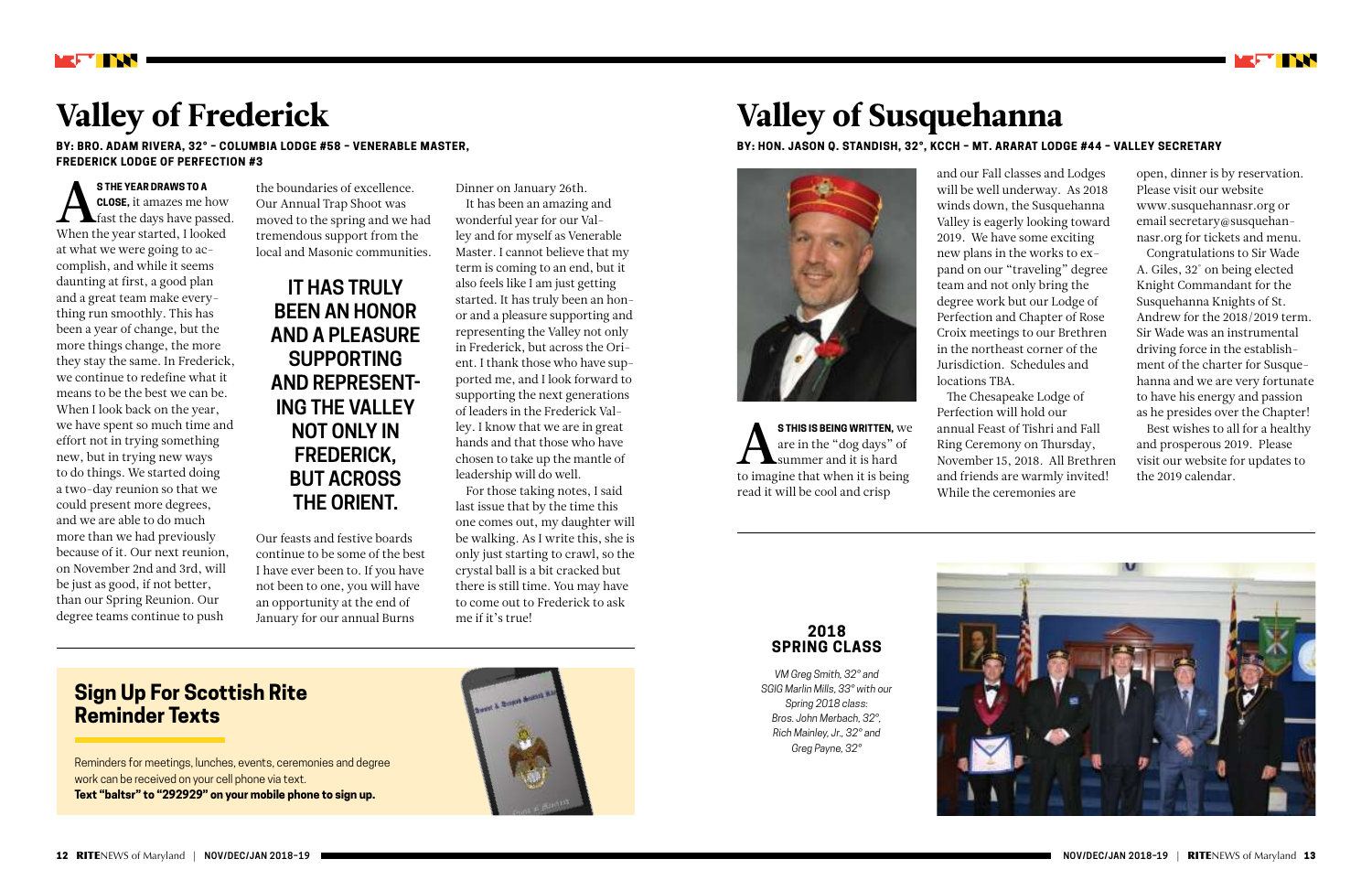"Look, there's a rainbow!!" And in that split second of a moment, it brought me-jerked me, rather- to a central grounding point. Where I saw clouds and thunderheads, she saw rainbows. Where I saw wet suitcases and traffic jams, she saw a weekend of adventure with friends. Where I saw difficulties, she saw opportunities and promise. And, indeed, as we drove eastward for a few miles, the clouds broke and sun brought forth the promise of a beautiful afternoon. It has become yet another teaching moment for me-this dense student. What you see depends on what you're looking for.

I've thought about that weekend drive over the past several days and the axiom that seeing depends on looking, and looking depends on focus. What we expect to find often determines what we see. How often do we see the storm clouds and miss the rainbows?

Freemasonry helps us sharpen our focus and look for those things of importance, of meaning and worth, and those things which add to rather than subtract from a meaningful life's experience. God's handiwork is all around us and evident to the discerning eye, not only in nature but in the lives and times of our fellows, and, indeed, of our very selves. The prolific author and great Freemason, the Reverend Joseph Fort Newton, reminds us that a man is truly a Mason "when he can look into a wayside puddle and see something beyond mud and into the face of the most forlorn fellow mortal and see something beyond sin." With his first steps as an Entered Apprentice, our candidate is instructed to look for the Divine in the ordinary, the majesty in the commonplace and the hand of God in all our undertakings and endeavors. Thus is the benefit of entering upon the Masonic journey and receiving her instruction and counsel.

I would hope that you find your Masonry not only in the degrees and the lodges and meetings but, also, in your everyday encounters and with all whom you come in contact. Just as importantly, I would hope that others will find their Masonry in you-your attitude, your humility, and your grace and kindness. Of course, everyone is entitled to have a bad day and miss the mark once in a while. That's when you need a nudge from a loved one: "Hey, chump, don't miss the rainbow out there." #

# The Master Mason Friend Who:

### Should petition to become a Scottish Rite 32° Mason!

Visit www.mdscottishrite.org to download a petition

### $\neq$  GRAND COMMANDER'S MESSAGE

# **LOOKING FOR** RAINBOWS

Freemasonry helps us sharpen our focus and look for those things of importance, of meaning and worth, and those things which add to rather than subtract from a meaningful life's experience.

T was a bumpy flight that early summer afternoon, crowded and jam-packed like most commercial flights these days. Crying babies, not enough overhead space, and certainly not enough "knee space" added to the misery on that June day as we made our approach into the New Orleans International Airport for landing. Yet, we were looking forward to a wonderful



weekend with friends and good Scottish Rite Masons in Mississippi as we descended to the runway. In spite of the pleasant plans for the weekend, at the moment I was looking forward to getting off the airplane, nothing more and nothing less.

As we landed, the skies opened and rain pelted the tarmac as we taxied to the gate. While expected in Louisiana for this time of year, the thought in my mind was not joy in being back in my old stomping grounds but the more immediate threat that everything in the luggage was going to get wet. As indeed it did.

Wrestling the wet and soggy baggage from the conveyor after an interminable wait led to more griping and complaining on my part, I'm embarrassed to say. As we started our trek to the rental car counter, even my glasses wouldn't cooperate as the blast of Louisiana's humidity left them fogged over and virtually worthless. Leaving the airport and heading to the Mississippi Gulf Coast on Interstate 10 out of New Orleans, I discovered that the rain had not let up, intensifying if anything, and we inched forward in the evening rush hour traffic out of New Orleans. With embarrassment, I now recall that from the time we presented ourselves for boarding at Reagan National Airport in Washington, I could, and did, find something wrong and something about which to complain at every step along the way. Ever had a day like that?

I breathed a sigh of exasperation and inched forward in the traffic jam, determined that no one gained an advantage in traffic. My wife, who was riding in the passenger seat, looked out from the window and exclaimed almost with the joy of a child,

1. Is interested in learning of the philosophies of the World, both of this and other ages.

2. Would like to join with other earnest men in an absorbing study of present day problems;

### 3.

# 2018 Fall Reunion **Day**

Would appreciate turning, for just a little while, from the constant struggles of day to day existence to commune with the noblest intellects of all time, brought to him in matchless degrees.

4. Enjoys viewing worthwhile drama, well presented;

Closing **Ceremonies** 

5. Finds the hearty fellowship and good-will of other men inspiring and enjoyable.

### 6.

Is willing to enter into true fraternity with other men when he finds them worthy; and

### 7.

Has caught the gleam of Masonic inspiration from his Blue Lodge work and is ready to seek the truth still further;

**SATURDAY, NOVEMBER 10, 2018**

**6:45AM** Coffee and Donuts

### **7:15AM**

Class meets in the Classroom

### **7:45AM** Opening

**Ceremonies** 

### **8AM**

Conferral of the 21st, 27th & 30th Degrees

**11:15AM** Class Exercise & Picture

### **11:30AM**

 Lunch \$5.00 per Person

### **12:45PM** Conferral of

the 32nd Degree **2:15PM** 

*\*Times subject to adjustment*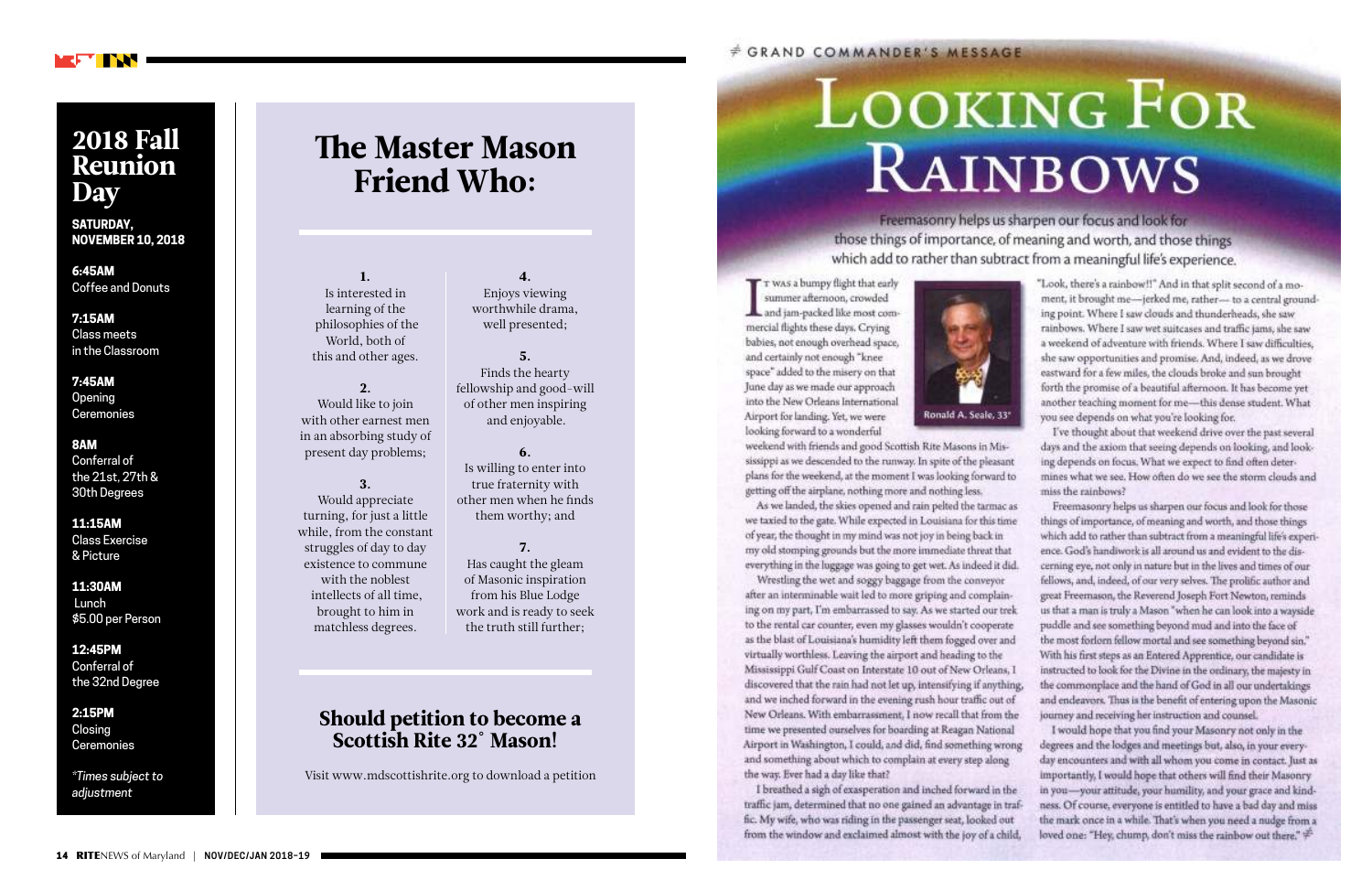

# Lobsterfest 2018!





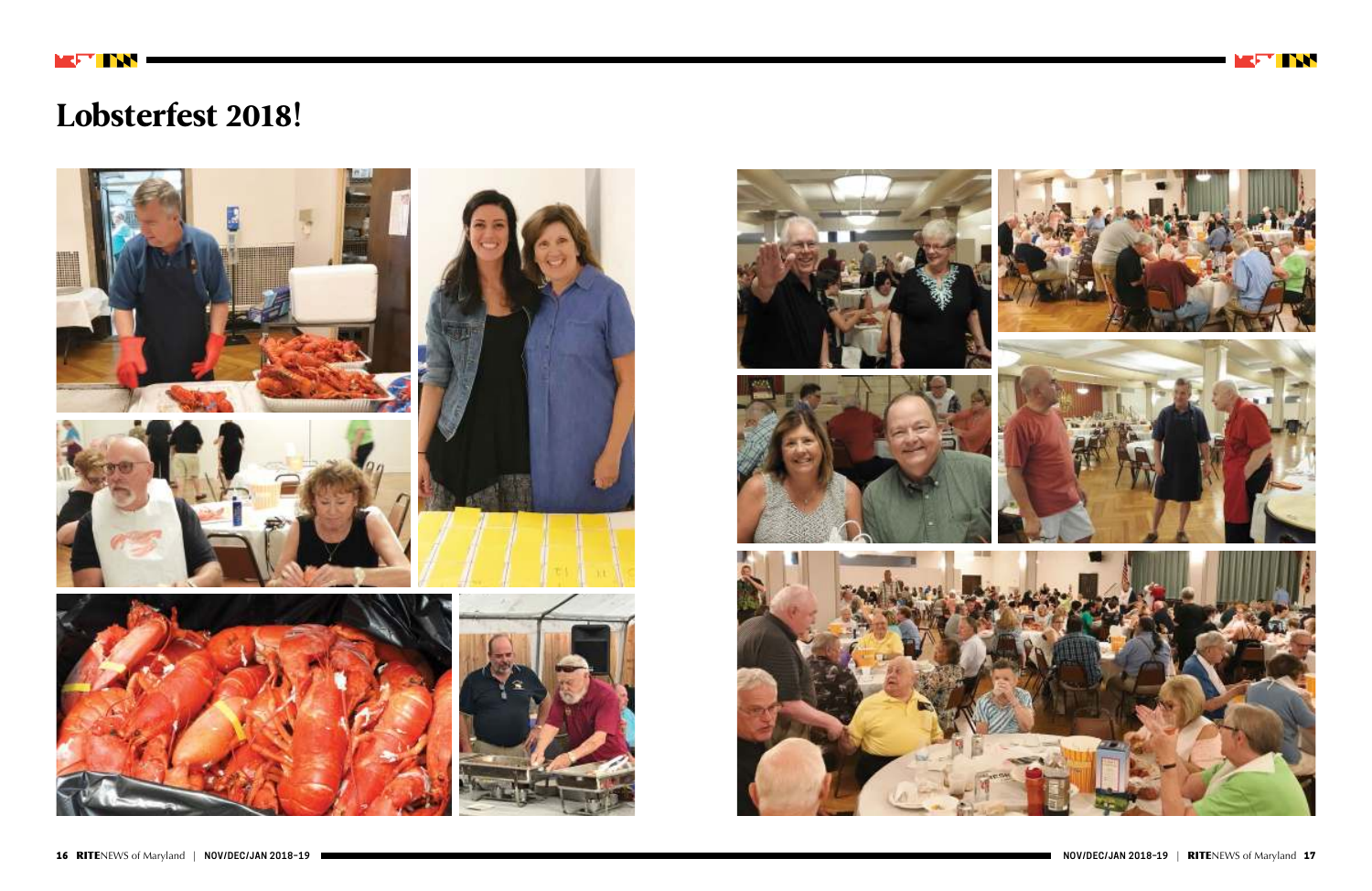

> Clockwise, from top left: Captain Azariah Nelson, Azariah's Schooner, the Australia, Azariah's grave.



# Capt. Azariah Nelson

**BY: W. ROBERT J. PURNELL, JR., 32° – W. GRAND SWORD BEARER – PM OF CHESAPEAKE LODGE #147** 

sailing for several years, and upon the fateful night returning to Crisfield, via the Little Annemessex River, the sail, while tacking, came around and knocked Captain Azariah into the dark cold evening of November 11, 1871.

Captain Nelson was found several months later and given a Masonic Funeral and Masonic Grave Side Service. He was survived by children and a wife, Ms. Nelson

**CAN START BY SAYING** that he<br>is my 1st cousin four times<br>removed. His father was the **CAN START BY SAYING** that he is my 1st cousin four times brother to my GGG Grandmother Elizabeth "Betty" Nelson... Azariah Nelson was her nephew...Azariah lived in the part of Crisfield known as Mariners, and his house still stands today, of which his father built. Azariah was a small farmer and involved in hauling freight to and from the New York area on his Schooner. He, along with several other (Somers Cove) Schooner Captains did the same for the living...Azariah's Schooner was named the Australia, and, along with several other Schooner Captains, become friends with many boat builders and Captains in the New York area. They became Masons in the New York Lodge, Ocean Lodge No. 156 A&AM.

On May 16, 1869, Chesapeake Lodge No. 147 became a member of the Maryland Grand Lodge by Charter.

On August 2, 1869, Captain Nelson and Captain Christopher Sterling demitted from Ocean Lodge No. 156 and submitted a petition for membership into the newly Chartered Chesapeake Lodge No. 147. Both Brothers were passed and became members of Chesapeake Lodge No. 147 on August 30, 1869, in Crisfield, Maryland.

Captain Nelson continued his



*His obituary: Correspondence of the Baltimore Sun*

### "Sad Drowning Case" **CRISFIELD, MD., NOV 16, 1871:**Capt.

Azariah Nelson, one of the most worthy as well as highly esteemed citizens of Annemessex, was drowned on Saturday night, in the gale. He was within a mile of Crisfield, when, inputting the

# Salisbury Capping Spring 2018





*Continued on page 20*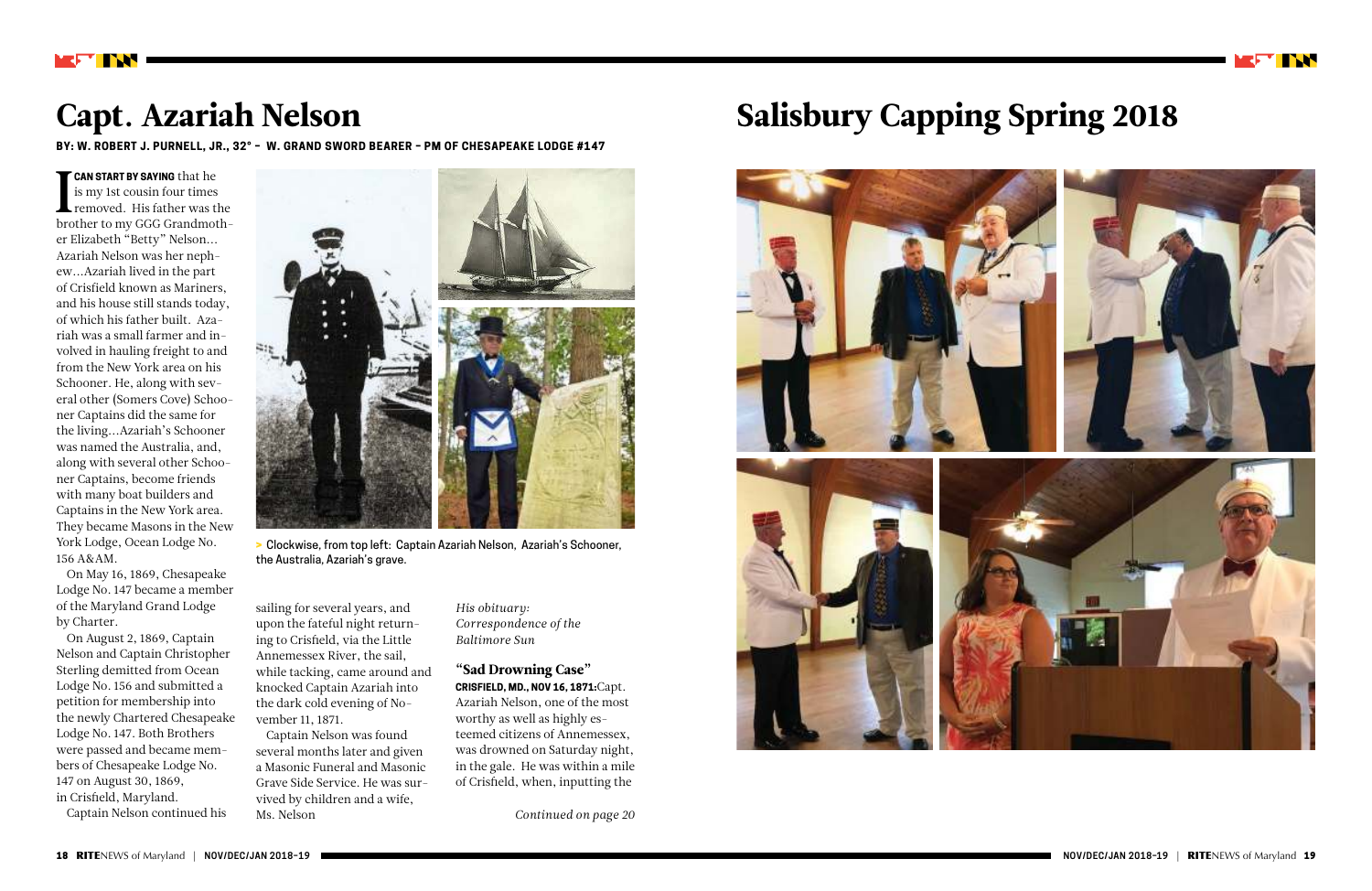# Band of Brothers

**BY: SIR TOMMY J. MORRIS, 32°, P.K.C., PVM, PGTC, WISE MASTER – COLUMBIA LODGE #58**

need us, Freemasons and their

families, will be lessened. I'm proud to be a Life member of the Scottish Rite. As my time as the Wise Master of Frederick Valley comes to an end, I prepare for my new role in the most influential masonic organization in the country if not the world. We cannot take for granted that it will always be that way. We individually have a responsibility to build our membership, as a large Scottish Rite Family is a strong Scottish Rite Family.

**T** is chiseled in stone and **inked on the parchment of** our constitution signed nearly a century ago by Freemasons with a vision.

> I pose a challenge to you. We need your to help kick off our New Year right and set our Orient up for success. Stand by our side for another year by renew-

### **HE SCOTTISH RITE STORY**

Our story belongs to all Scottish Rite Family members who have fulfilled — and continue fulfilling — that vision through their individual obligation to God, our Country and Ourselves. Members are the lifeblood of our organization. Because without a strong membership,

our voice will not be heard. Our premiere youth programs, such as the DeMolay, will not put forth America's future leaders. Our support to those who

ing your membership early, donating to the Scottish Rite Temple Preservation Fund and participating in our Masonic Programs. Programs like two of our upcoming events; Marlin's Annual Chocolate Soirée on 09 December 2018, 2:00 pm, (this year's theme is "Death by Chocolate" and includes creations by Chef Tommy & Chef Patty—Patty's famous Orange Dream and the Morris's World's Best Peanut Butter Fudge), followed by the Frederick Valley Annual Burns Supper on 26 January 2019, 5:00 pm (this year's theme is "A Red Red Rose") and the food will be nothing less than Poetic.

Bro. Azariah had several children and after his death,

vessel on another tack, he was thrown overboard by the boom, and sank before the crew could get him a line or go to him in the rowboat. Vessels almost without number have been fruitlessly engaged ever since in dragging for the body. This has caused, in conjunction with the continuous rains, a gloom to settle upon the men in the oyster trade which only a brisk northwester and several heavy frosts can dissipate. The Baltimore Sun, November 17, 1871 *Continued from page 18*

they still worked the waters and shipyards, with the exception of one son, John Wesley Nelson, who was at the age of 16 when his father died, He came to California as a young man and was a traveling salesman of soap and candles to the miners in the Mother Lode country. He later worked for a wholesale grocery and organized and operated the Oakland Preserving Company until it was one of the five companies which became the California Packing Corporation. He retained with that concern in an executive capacity and was also secretary of the San

Jose Fruit Packing Company. He originated one of the trade names, "Del Monte" still seen on every grocery shelf.

1. Bro. Azariah's son, John, also became a Mason as his father was, and became a member of Live Oak Lodge No. 61. AF&AM of Oakland, CA.

2. According to Masonic Records, a reward was given to find him. Another schooner Captain found him in February of 1872. The brothers then carried him to his home where Masonic Ceremonies were given in the house and at the grave.

Families & Friends are invited \$45 per Person

RSVP with Payment by 14 January 2019, No tickets will be sold at the Door.

RSVP to: Hon Don Vollmer Make check payable to "Tommy Morris" Mail to: Hon Don Vollmer 3802 Cherry Lane Jefferson, MD 21775 or Pay via PayPal link https://www.paypal.me/MorrisTj

*Join us for a full evening of live music and classic Burns night traditions will make it the most Scottish experience you'll get this side of Hadrian's Wall.*

*Featuring three courses of Burns Night classics with other Tasty Treats… By Chef Tommy & Chef Patty Morris The drink: Nothing special, however bring a little Scotch for tasting to leave you spoilt for choice. The fun: Bagpipes, traditional haggis address and bill of toasts*

*Sir Tommy J. Morris and Lady Patty*

*Wise Master Valley of Frederick Cordially Invite you to attend our*

# **ANNUAL SCOTTISH RITE "BURNS NIGHT OUT"** *"A Red Red Rose"*

SATURDAY JANUARY 26TH 2019 5:00PM UNTIL…

Frederick Masonic Temple, 6816 Blentlinger Road, Frederick, Maryland 21702

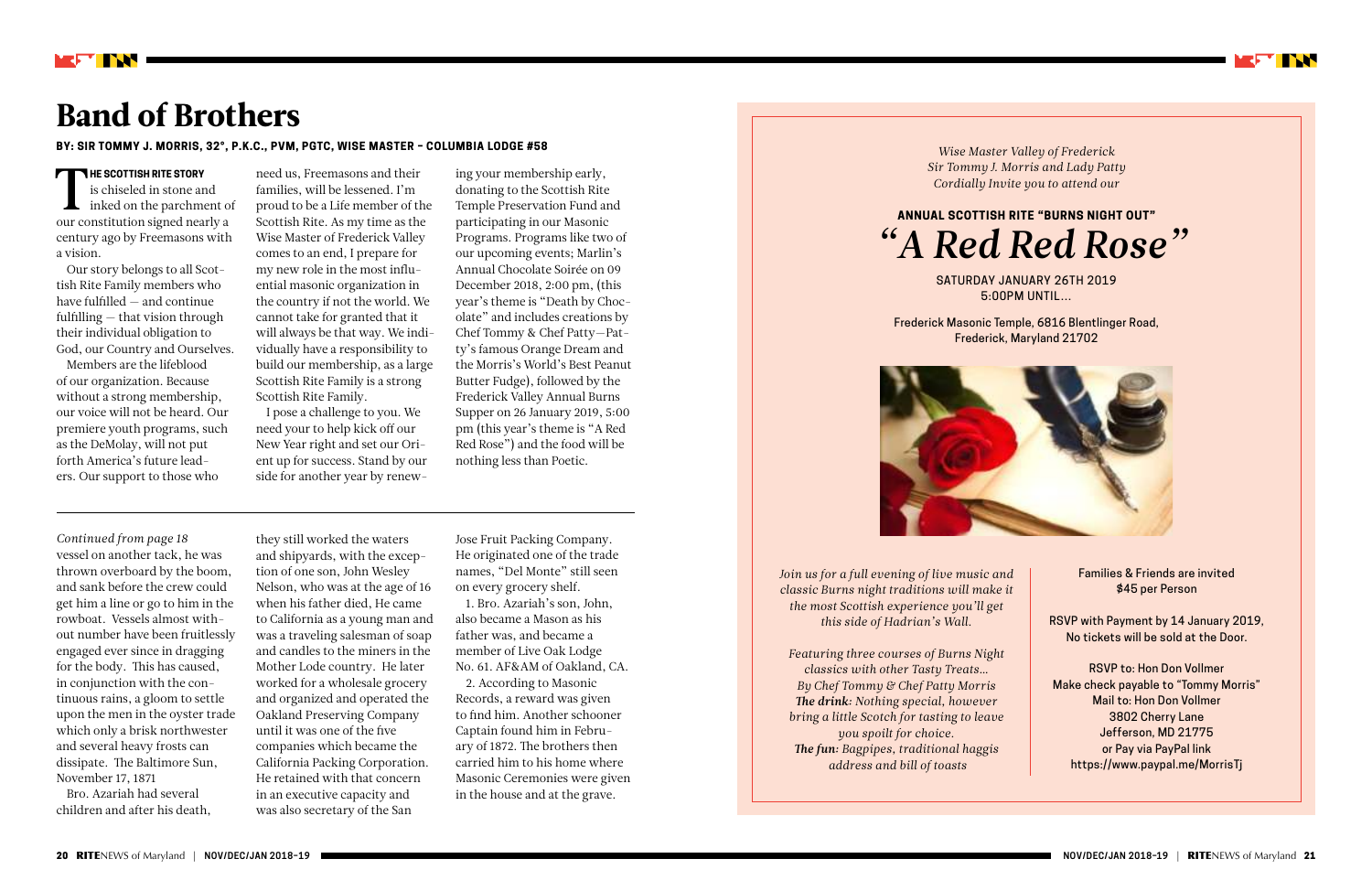# They Had Their Problems Too

### **EXCERPTS FROM GRAND MASTER LIVINGSTON'S ADDRESS, BALTIMORE, MD SEMI-ANNUAL COMMUNICATION – MAY 16TH, 1933**

T IS NOW BELIEVED that the<br>reason why so many men<br>lost interest in the Masonic **T IS NOW BELIEVED** that the reason why so many men Fraternity has come because the Fraternity has lost interest in them. Too many men have come into our Masonic Lodges, received their degrees and gone away, never to be heard of again. This is simply because the only interest that the Lodge had in them was to exact a prescribed fee charged for annual dues and to harp at them until they paid it. More than one candidate has left a Masonic Lodge room at the close of the third degree without receiving the felicitations of his brethren. It is no wonder that men lose their interest in the Fraternity when the Fraternity indicates by its remissness that it has no interest in them. It is going to be necessary hereafter to show some interest in newly raised candidates

World conditions at this time are truly alarming. More and more it becomes evident that peace and prosperity can come only when selfishness shall cease to be the compelling force actuating men and nations. I feel that in the great crisis of the United States, the Masonic Fraternity is destined to play an important part, made up as

it is in our nation, of more than three million men, scattered the length and breadth of our land. It has the opportunity to exercise its influence in an aggressive manner, to hasten the day when the Golden Rule shall be accepted not only as the basis for the settlement of all domestic questions but the deciding factor in the attitude of our government toward other nations of the world.

There is nothing the matter with Masonry, but a great many Masons who talk Masonry do not live Masonry. We may fear little danger from without; Masonry has the confidence and good will of every community, but we are not free from dangers that may arise from within.

We read of the fabled eagle, who, as he lay wounded and dying upon the plain, grieved not that he was about to die, but that the fatal shaft that had pierced his vitals was guided in its deadly course by a feather dropped from his own wing. Let us not have occasion to grieve over the prostrate form of our beloved and cherished institution because of a wound, inflicted by a blow, administered by its own hand.

# Scottish Rite Photos



### **MARYLAND "SCOTTISH RITE OF FREEMASONRY" LICENSE PLATES**



### **Available through the Baltimore Office for SR Masons and their spouses.**

The Office is open M-F from 9am to 4pm @ 410-243-3200 or you may email aasr@verizon.net and the forms will be mailed to you. **Cost is \$30.00**

**IT IS NO WONDER THAT MEN LOSE THEIR INTEREST IN THE FRATERNITY WHEN THE FRATERNITY INDICATES BY ITS REMISSNESS THAT IT HAS NO INTEREST IN THEM.**

*Editor's Note: This address was given after having just come through 1932, arguably the worst year of the Great Depression and as Europe was gearing up for a World War. The previous six months, of the 33,706 members in Maryland: 139 demitted, 478 Suspended NPD, 5 Expelled and 25 passed into the Great Beyond. During the same time 200 were raised, 43 affiliated and 13 re-stated – for a net loss of 641.)*

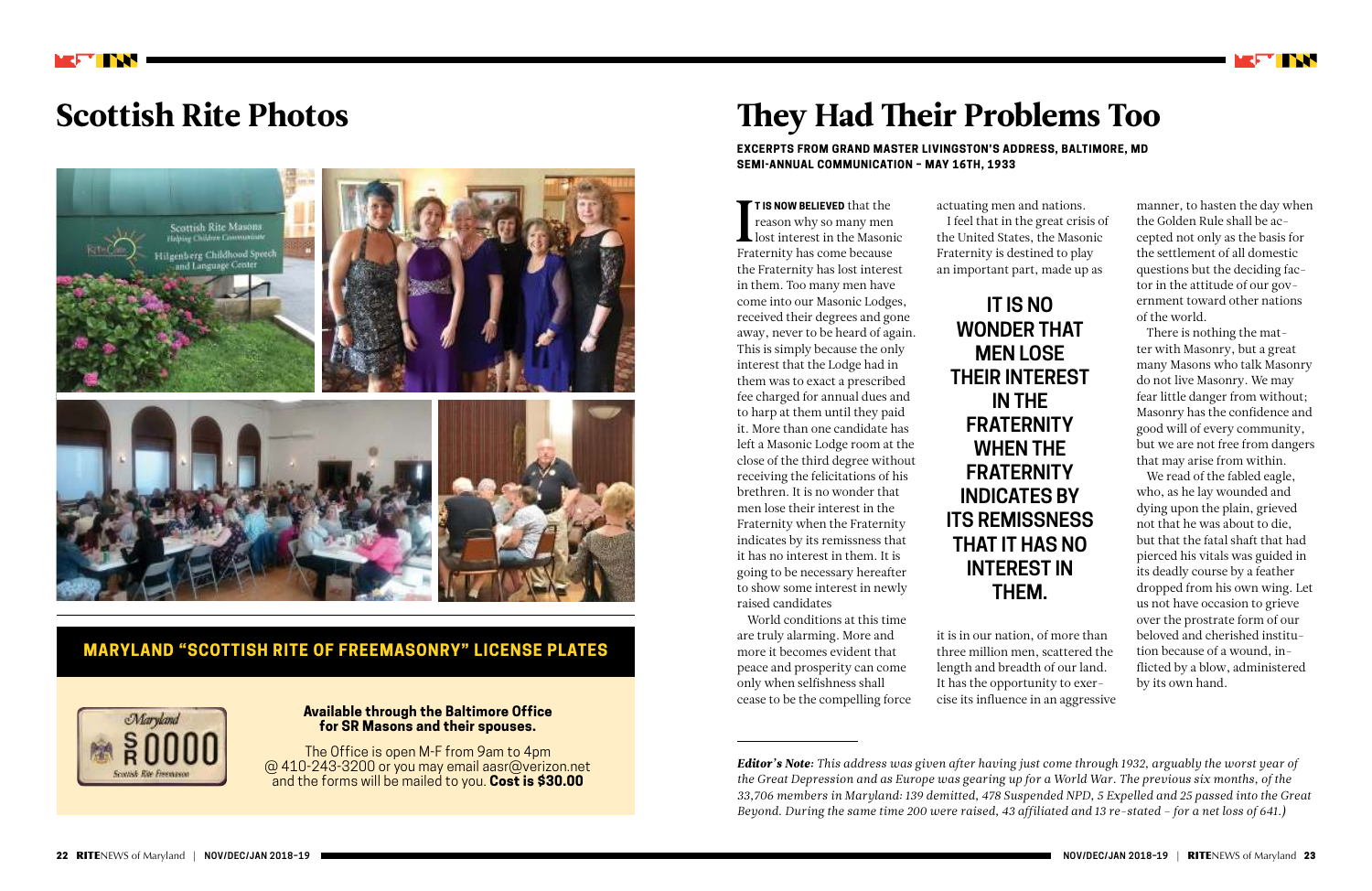### **CHARITABLE DONATIONS**

Royce A. Watson Jan C. Varada Carl W. Lee Wedding 411 Leah K. Faust Rite Cheer Club E. Ray Leppo, Jr. William and Beverly Hunter Highland Lodge No. 184 Joseph and Betty Ann Walterhoefer Jesse and Hertha Adams Charitable Trust Frederick KSALA Grand Chapter of

Maryland, Order of the Eastern Star

America's Charities

Wayne C. Penley, Sr.

Baltimore Coffee & Tea

Wockenfuss Candy Co., Inc.

James and Harriet Hill Dr. Steven J. Abramedis

Edward R. Daughaday

Co., Inc.

Michael G. Faby Gerald R. Phillips Richard A. Strich Paul W. Lendle, Sr. Jack R. George William I. Kissinger Benjamin O. Brookhart, III Glen B. Clary John M. Raines, Jr. David W. Pierce J. Wendell Davenport Larry J. Loftice William M. Lynch

### **TEMPLE DONATIONS**

Jan C. Varada Corey Millington Tommy Morris David R. Sandy Frederick KSALA Spring 2018 Class James J. Malcolm, Jr. James and Harriet Hill Edward R. Daughaday Donald D. Walters Donald M. Smith Logan E.H. Starr, Sr. Richard A. Strich Paul W. Lendle, Sr. Michael G. Faby Jack R. George William I. Kissinger Albert B. Carrozza

Glen B. Clary John M. Raines, Jr. Robert E. Rosenbaum Charles J. Moore, III Winston O. Henderson David L. Jacobs James L. Cook Robert D'Antonio J. Wendell Davenport Timothy P. Anderson William M. Lynch Raymond F. Cook Charles R. Dashiell, Jr.

### **IN MEMORY OF CONTRIBUTIONS**

In Memory of Ill. Bennie G. Owens, 33°, PGM by Ill. T. Scott Cushing, Sr., 33°

In Memory of Elsa Marie Caskey by Harold and Helen Saxton

In Memory of Ill. Bennie G. Owens, 33°, PGM by Ill. Warren H. Green, 33°

### **Brothers** Called From Labor To Eternal Rest

In Memory of Ill. Bennie G. Owens, 33°, PGM by Morris and Sharon Bohlayer

In Memory of Ill. Bennie G. Owens, 33°, PGM by Ill. Frederick J. Reitz, 33°

In Memory of Hon. Gordon J. Turner, 32°, KCCH by Ill. Frederick J. Reitz, 33°

In Memory of Hon. Warren W. De Coligny, 32°, KCCH by Ill. Frederick J. Reitz, 33°

In Memory of Hon. Warren W. De Coligny, 32°, KCCH by Mr. & Mrs. Oliver Strong

In Memory of Ill. Bennie G. Owens, 33°, PGM by Ill. Charles B. Burdette, 33°

We pay tribute to the Officers of our clubs, to the founders and leaders, past and present, and to the members for their cooperation in promoting the Scottish Rite way and the Masonic understanding and fellowship that go with it. For year round activities and meetings of these clubs, call:

In Memory of Ill. B. Hope Harrison, 33°, PGM by Ill. Charles B. Burdette, 33°

### **IN HONOR OF CONTRIBUTIONS**

- In Honor of Paul and Ann Lloyd's 63rd Wedding Anniversary by Arthur and Elaine Moler
- In Honor of Paul and Ann Lloyd's 63rd Wedding Anniversary by Harold and Doris Utz
- In Honor of Paul and Ann Lloyd's 63rd Wedding Anniversary by Morris and Sharon Bohlayer

In Honor of Paul and Ann Lloyd's 63rd Wedding Anniversary by Janet H. Kraft

In Honor of Paul and Ann Lloyd's 63rd Wedding Anniversary by Thomas F. Hess

In Honor of Paul and Ann Lloyd's 63rd Wedding Anniversary by William E. Gyr

- In Honor of Paul and Ann Lloyd's 63rd Wedding Anniversary by Ollie and Christa Strong
- In Honor of Paul and Ann Lloyd's 63rd Wedding Anniversary by Kenneth R. Tayloe
- In Honor of Paul and Ann Lloyd's 63rd Wedding Anniversary by Elise Armacost
- In Honor of Paul and Ann Lloyd's 63rd Wedding Anniversary by Tim and Deb Talbert
- In Honor of Paul and Ann Lloyd's 63rd Wedding Anniversary by Wanda Sparks
- In Honor of Paul and Ann Lloyd's 63rd Wedding Anniversary by Peg and Dan Millender



# Recent Charitable Contributions

### **AS OF AUGUST 30, 2018**

Frank H. Clark, Jr., 32° George V. Brown, 32° Harold F. Davis, 32° Robert L. Murphy, 32° Charles R. Taylor, 32° Alvin P. Parks, Jr., 32° Hon. Gordon J. Turner, 32°, KCCH Hon. Irvin Montrose Harvey, 32°, KCCH Robert L. Burris, 32° Hon. Richard T. Kreh, Sr., 32°, KCCH Charles O. Thompson, Jr., 32° Hon. Warren W. De Coligny, 32°, KCCH John W. Fitzgerald, 32° James W. Street, Sr., 32° Gilbert W. Mc Millan, 32° Donald L. Burgess, 32° Carl F. Meinecke, Jr., 32° William A. Chalk, 32° Andrew A. Hevesy, 32° Calvin L. Blades, 32° Terrence N. Daniel, 32° George G. Fry, 32°

### **OUR SCOTTISH RITE CLUBS OPEN TO ALL MEMBERS AND THEIR FAMILIES**

**Arundel Scottish Rite Club**  Hon. S. Dirk Wiker, 32°, KCCH 443-321-2724

**Chesapeake Scottish Rite Club**  Bro. Neil M. Noble, 32° 410-736-9245

**Conowingo Scottish Rite Club**  Hon. William D. Gunn, 32°, KCCH 410-939-1798

**Carroll Scottish Rite Club**  III. Paul M. Lloyd, 33° 410-374-2569

**Eastern Shore Scottish Rite Club** Ill. Arthur H. Tawes, 33° 443-235-8950

**Mid Shore Scottish Rite Club**  Bro. Robert Sparks, 33° 410-634-2235

### **Scottish Rite Cheer Club**  Ill. J. Fred Hobine, 33° 410-243-3200

**Washington County Scottish Rite Club**  Bro. Robert Reiff, 32° 301-302-6550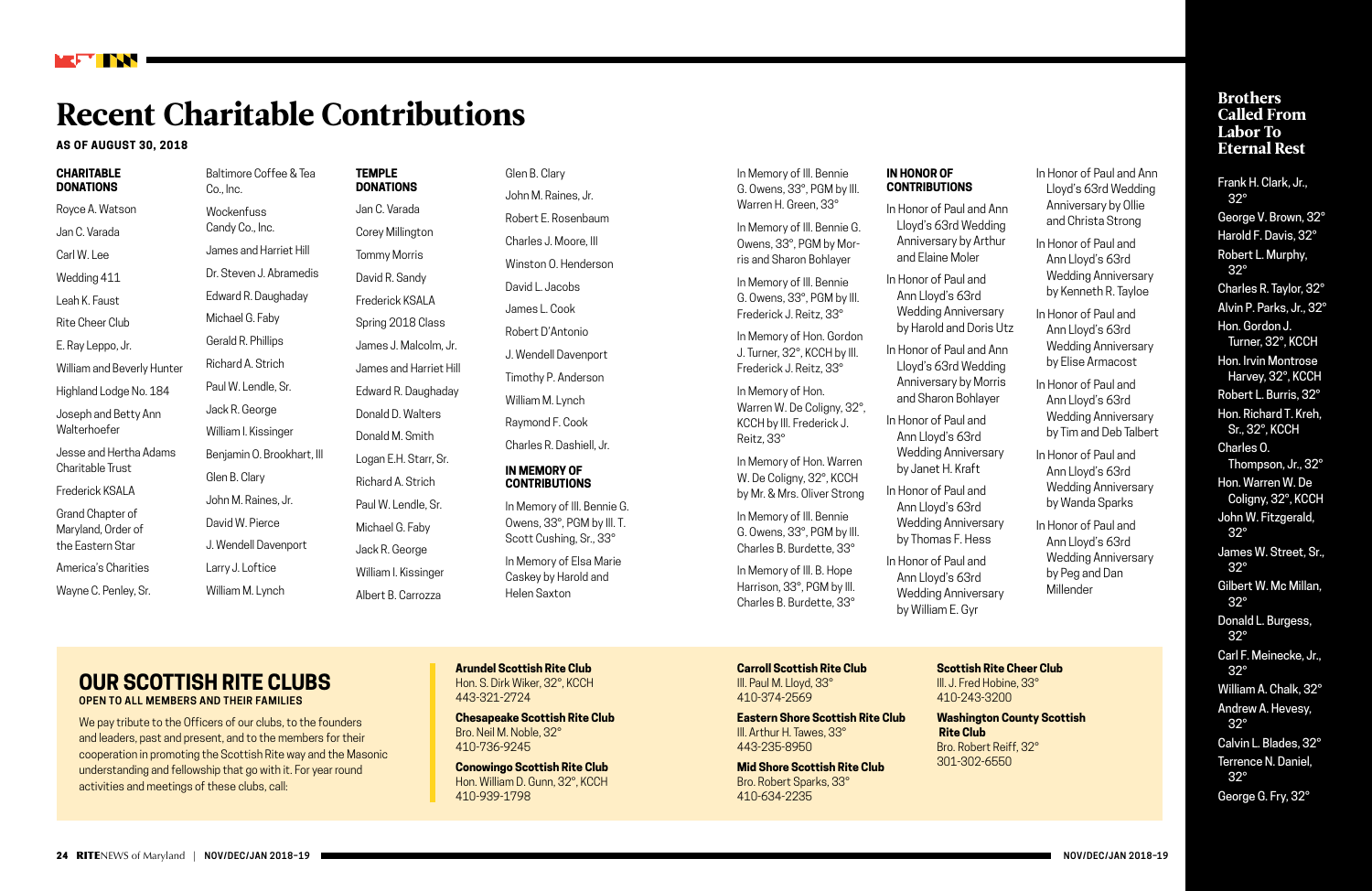H **APPY HOLIDAYS** from the speech-language pathologists at the Scottish Rite Childhood Speech and Language Center! We are having another wonderful Fall and Winter season at the Scottish Rite Clinic. We have had some exciting changes in our clinic this fall. This year we are fortunate to have Sara Frederick helping to cover our contract with Friends School of Baltimore. She saw students at Friends two years ago and is excited to be back. We are thrilled to have Sara on board!

We'd like to wish Sarah Spicer congratulations on her wedding and wish her best of luck with



# The Clinic Corner

**BY: MIRIAM MANDEL, M.S., CCC-SLP**



her new life in South Carolina! We will miss working with her, but we know she belongs with her new husband, Sean Jacobs. Sarah has been working at our clinic since summer of 2015 and we are so grateful for all the wonderful work she has done for the past 3 years.

We would also like to thank Miriam Mandel for helping the clients of the Scottish Rite Childhood Speech and Language Center for the past five years, starting as an intern in the summer of 2013. Miriam is now working for Baltimore County Public Schools and with the preschool-age population.

In September, we held our annual Basket Bingo to support the Charitable Fund. The families and staff enjoyed the activities and food, and we were able to raise money to help support the important work we do in the clinic. Thank you to all the individuals who attended this event and contributed to its success! We are so grateful for all the generous donations that will benefit the children of our clinic and directly assist them with their communication needs.

Our annual holiday party will take place in December. This event is always well-attended and enjoyed by the clients of our clinic and their families. The children love the raffles, crafts, refreshments, and activities.

As the year comes to a close and we enter 2019, we would like to take this opportunity to thank each of the Scottish Rite Masons for your support and generosity this past year. We wish you and your families an enjoyable holiday season and a happy and healthy new year!

# Maryland DeMolay

**BY: DAD CARL A. MICHEL JR., 32° – EXECUTIVE OFFICER** 

F **OR 100 YEARS,** DeMolay has been building men of character and tomorrow's leaders from young men between the ages of 12 to 21, through time-honored traditions and ever adapting programs! Thank you for being part of that journey.

**Maryland Orient** Facebook Group

**Supreme Council Twitter** 

**Council** Instagram

**Maryland** Orient Android

**Mobile** Web App

DeMolay began its Centennial Year celebration during the Annual Sessions in Alexandria, VA on June 23rd. This year will be chock full of Centennial events throughout the world. Several events Jurisdictions will take part in simultaneously, including a worldwide Initiation on Monday, April 1, 2019, at 7:45 PM. This was the day of the first recorded meeting of Mother Chapter in Kansas City. These Centennial events will culminate next June at the Annual Sessions in Kansas City, Missouri where it all began with Dad Frank S. Land, 33° and a young man named Louis Lower ending with a Pilgrimage to Paris, France. All those who travel to France will trace the footsteps of Jacques DeMolay, the last Grand Master of the Knights Templar and the martyred hero who is our namesake. As the year progresses, Maryland DeMolay

will be inviting all our Masonic

Advocates, you our sponsors, to join us in celebrating this year. Maryland DeMolay held its Annual Conclave in August on the campus of Salisbury University. Bro. Rafael Rodriguez, IV of Bowie-Collington Chapter was installed State Master Councilor and Bro. Alex Blenman of George Fleming Moore Chapter was installed Deputy State Master Councilor. This annual event continues to be the highlight

of the DeMolay year for all the participants.

One of our next big events will be our Centennial Grand Master's Class to be held in Cumberland. We will be honoring Grand Master Vourvoulas by conferring both our degrees on a class of young new initiates. We will also be reopening the Warren Seipp Honorary DeMolay Chapter. This Honorary Chapter was begun for those who never had the opportunity to join when they were younger. Petitions are available for those who wish to join by emailing cmicheljrfamily@aol. com or downloading off www. mddemolay.org.

In closing, we ask you to consider what talents you may have that would benefit our members. We are always accepting new Advisors to work with Chapters, assist with training programs, IT initiatives, mentorships and ideas we have not thought of. Consider what you might bring to the table that could change a young man's life forever.

**MARYLAND SCOTTISH RITE SOCIAL MEDIA & APPS WWW.MDSCOTTISHRITE.ORG/**

**MEMBERSHIP/SOCIAL/**



Youtube Channel





App

App (Currently not working)

# **WE ASK YOU TO CONSIDER WHAT TALENTS YOU MAY HAVE THAT WOULD BENEFIT OUR MEMBERS.**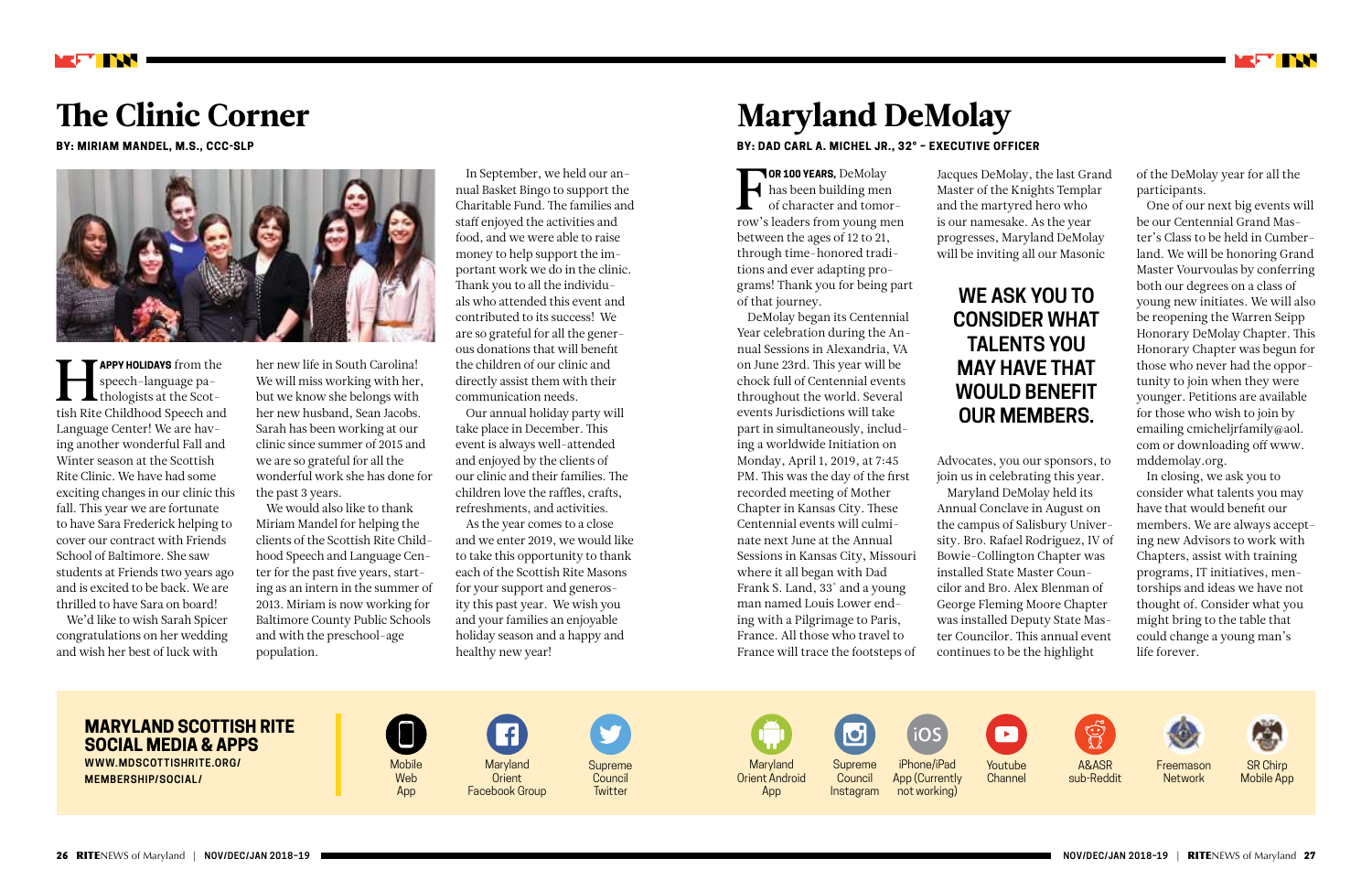

M **OUNTAIN LODGE NO. 99,** Ancient, Free & Accepted Masons, is located in Frostburg, Maryland, and is the oldest continuously existing lodge west of Hagerstown. Mountain Lodge No. 99 was founded and chartered in 1854 and has existed continuously as the Masonic Lodge in Frostburg since that time. The first minute book of Mountain Lodge documents that the lodge came into existence under a dispensation from Bro. Charles Webb, Most Worshipful Grand Master, on September 22, 1854, which authorized "a number of brethren" to open a lodge in Frostburg.

The same minute book shows that a Master Mason Lodge was opened in Frostburg on Thursday, October 26, 1854, at 7:00 p.m. The first and only order of business at this meeting was the adoption of a set of by-laws, and they chose to use those of Cumberland Lodge No. 61. Many of these early members had been members of the then-defunct Cumberland Lodge No. 61.

The early minutes also reveal that during the next meeting, held on October 31, 1854, the name "Mountain Lodge No. 99 of the state of Maryland" was adopted. A third meeting was

held on November 4, 1854, during which four Entered Apprentices were initiated the first initiates of Mountain Lodge No. 99.

On November 22, 1854, a charter was issued to Mountain Lodge No. 99 by M.W. Grand Master Webb and the Grand Lodge of Maryland. The Mountain Lodge minutes show that the charter was physically presented to the members on January 23, 1855, by Past Grand Master Charles H. Ohr, on behalf of the M.W.G.M. According to the minutes, P.G.M. Ohr duly installed the officers present, consisting of the Worshipful Master, Junior Warden, Secretary, and Treasurer. Some others had been "partially" installed by him previously, before the arrival of the charter.

In addition to outlining the activities of the early meetings, the first Mountain Lodge minute book records that Mountain Lodge rented its meeting location from other fraternal organizations during these very early years, namely, the Order of Red Men and the Odd Fellows. The location where the lodge first met is not recorded; however, an early entry shows that the lodge met at a rented location at the intersection of First Street

and Water Street in Frostburg.

A history of Mountain Lodge compiled in 1954 by Bro. Joseph L. Evans, Past Master of Mountain Lodge, reports that from 1861 through 1878, members of the lodge met in private homes, as the Civil War and associated national tensions had disrupted and divided the community. In 1878, the lodge began renting the third floor of the Frostburg National Bank building on Main Street. This building still stands at 1 East Main Street. In 1923, the lodge purchased a building at 74 E. Main Street where the lodge continued to meet until the building was sold and a new temple erected in the 1970s.

In 1975, Mountain Lodge purchased a plot of land in the Braddock Estates area of Frostburg where a new Masonic temple was constructed over the next four years. The new temple was completed in 1979 and was dedicated in a ceremony with the Grand Lodge on October 13. The new temple was built as a beautiful red brick building, having a portico with archways outside, an inviting lobby, a beautiful and spacious lodge room, and a sizeable dining hall.

Major portions of the new temple were built and developed largely by the members of Mountain Lodge. The construction saw Masons from a wide variety of trades and professions working side by side as friends and brothers in a common pursuit. Mountain Lodge continues to meet in this beautiful building today, and it remains a lasting monument to the skill and assiduity with which the members at the time managed the lodge, as well as to the zeal the members of Mountain Lodge have always had for Freemasonry.

In late 2013, the brethren came together and installed large ionic columns and an entablature, styled after ancient temple stonework, over the Worshipful Master's station. The final touch on the project included a large wooden square and compasses, which was handcrafted by a member of Mountain Lodge. It was hung above the Worshipful Master's chair.

Today, Mountain Lodge No.

99 has about 170 members. Mountain Lodge No. 99 regularly confers degrees, performs high-quality ritual work, holds special events and Masonic education presentations, visits other lodges, hosts family events, and is active in the community. Mountain Lodge No. 99 has participated in cornerstone laying ceremonies for some of Frostburg's most prominent buildings, including the State Teachers College (now Frostburg State University) in 1899 and the Frostburg Post Office in 1913, among others.

Mountain Lodge has always walks of life together to become practice has produced a lodge of men who are businessmen, attorneys, police and correctional

exemplified the Masonic ideal of bringing good men from all better men. This egalitarian officers, emergency services workers, railroad workers,

accountants, road and public utility workers, doctors, teachers, and retired men, among many others. While the lodge regularly holds a diverse array of Masonic activities and brings many men together, most importantly, it is a lodge composed of friends and brothers who try every day to live by our Masonic ideals.

### *Sources*

*The Cumberland News, November 20, 1954, "Many Historical Items Presented Frostburg Lodge: Masons Observing 100th Anniversary," Newspaper Clipping.* 

*Evans, Joseph, November 1, 1954, A Brief History of Mountain Lodge #99, A.F. & A.M. Frostburg, Md. 1854-1954, Mountain Lodge No. 99 Archives.* 

*Mountain Lodge No. 99 A.F. & A.M., 1854, Minute Book 1, Mountain Lodge No. 99 Archives*

# *A Short History of* Mountain Lodge No. 99 A.F. & A.M.

**BY: BRO. NICHOLAS J. COSTELLO, 32°, P.M.** 

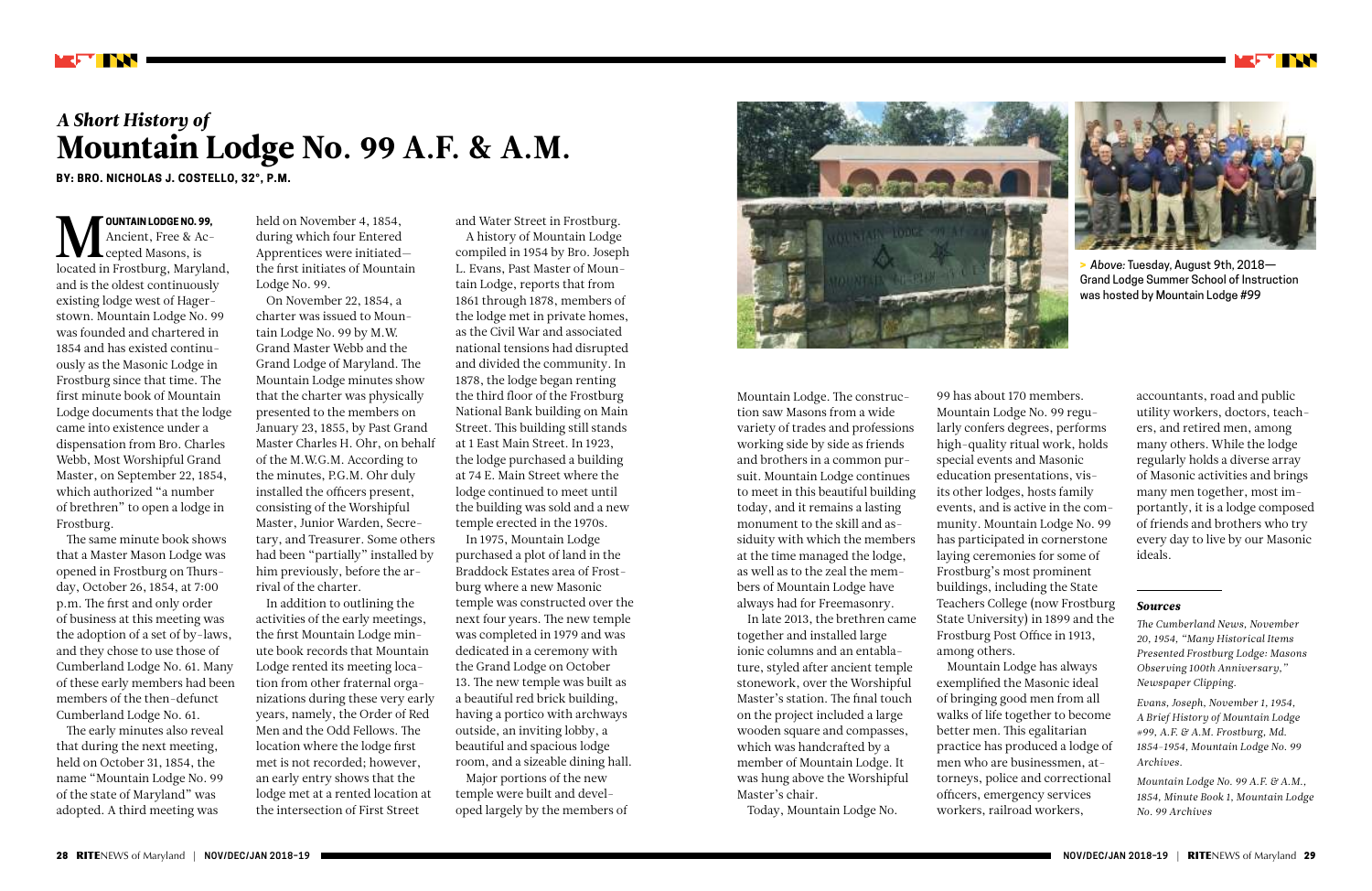### **A BIT OF HISTORY ON OUR NEW PROPERTY**

Sometime in the 1960's, the Warren Chapel church became a part of the United Methodist denomination, although it closed its doors as a United Methodist congregation in June 2007. In October 2007, a new organization named Warren Community Church-Love Chapel, was formed with Reverend Ernest Thomas at the helm as the founding pastor. Renovating The Building (Our Vision Of King Solomon's Temple) under the direction and supervision of PM Burner (a Builder), and assisted by Bro. Daniel Clearwater, both carpenters by trade, renovation of our new building began in earnest soon after settlement. When the members first started demolition, many asked how much did we intend on removing. PM Burner just said, "Keep going and I'll let you know when to stop". Between the mold and the old, dangerous electrical wiring, and a total lack of insulation, the building needed to be completely opened up. So, by summer's end, most interior walls were removed, and all the exterior wall framing was now exposed. Also, after an inspection, the floor joists were found to be inadequate so that would require additional time and money to

correct. But by October, build-

ing permits were obtained and the build-out began in earnest. Bro. Dave Webber, a professional engineer, provided the necessary design and stamped drawings for the structural issues.

One interesting feature of the new temple is the painted tin ceiling directly above the altar. Our old lodge room also had a painted tin ceiling and carrying the same theme over to our new building was meant to pay tribute to our former lodge home. After many discussions about the new ceiling design, the members who worked on the renovation on a regular basis finalized the current design. Tin ceiling panels and crown molding were picked and the pastel colors of the old ceiling were duplicated. Untold hours were spent by brethren hand painting the design on the tin panels.

New stairs and a handrail design were also decided and much thought went into choosing the carpeting and designing the tile work. The center floor tile pattern was actually finalized as it was installed. Except for the electrical, ductwork, drywall, handrails and heavy carpentry, all the demo, carpentry, painting, and flooring work was carried out by the operative members of the lodge. The architecture, design, and all finishes were also chosen by the members.

Renovation costs are currently borne by members of the lodge. Donations by the membership toward that cost have unfortunately fallen short of expectations, simply because we believe many members who do not regularly attend meetings do not read their trestle board and therefore aren't fully aware of the situation. We hope, however, that this matter will be rectified in the future.

In a preceding paragraph, you might have noticed that the word "builder" was capitalized when included in the description of Brother and Past Master Ron Burner. Brother Ron is a builder in the truest masonic tradition. Over the forty plus years of his construction career, he has renovated several old and historic structures.

Ron sees renovating old structures as more of a calling than a job. He approaches a project like ours not with budgets and drawings and the latest version of the niftiest project management software on the market, but more so like a steward or historian. Jokingly, some of us refer to him as the "Temple Whisperer" because he insists that he didn't design the new temple; that he had no grand plan or vision but rather let the

building speak to him and then just followed its instructions.

The lodge room design turned out to be minimalist and strikingly very different.

Interestingly we never drew up exact plans to work from, the actual execution of what to do next simply evolved from the rooms as we went along. The walls are mostly bare and this has caused some to question the lack of wall decorations. However, we believe the room's plain design allows us to better showcase the beautiful original lodge room furniture we are so fortunate to have. The beauty of these items was never really noticed or appreciated before, simply because our old lodge room was filled with too much "stuff". And the room architecture, even without any furnishings, is strikingly beautiful and a true gem. But now let's get back to our progress...

### **THE PROJECT IS A SUCCESS!**

JRPM Jim Stargel served as our lodge's liaison between all the building inspectors and contractors during the 11-month



# Prudence Lodge #190

### **807 EAST RIDGEVILLE BLVD., MT. AIRY, MD. 2177 WORSHIPFUL MASTER – BRO. ALFRED T. LETLE – SECRETARY – BRO. JAMES C. STARGEL**

renovation. On April 6, 2015, he had the honor of traveling to the county seat at Westminster to pick up our newly issued occupancy permit and on April 7th, even though the lodge building was not quite finished, WM Kevin Drabczyk banged the gravel to open our first lodge communication in our very own temple building. We then spent every day until the dedication, which was scheduled for Saturday, May 9th, trying to get the building ready. The laying of sod was completed only the day before the dedication was held and we prayed it wouldn't rain. On dedication day, fifty-four masons marched down the street and assembled in front of the building along with other guests. Speakers at the ceremony included GM Kenneth Wyvill, WM Drabczyk, PM Burner, Town Councilman Ken Phebus, and Carroll County Commissioner Richard Rothschild. Finally, the ribbon was cut, and everyone retired to our very own social hall for food and drinks. The fact that we have a social

hall is very significant to the





brethren at Prudence Lodge. Previously we had no such hall and any dinners or social activities had to be conducted in our former lodge meeting room or at an off-site location. But now with our new building, we were enjoying the fruits of our labors as we and our honored guests made use of the social hall that came with the new building.

During the entire process of acquiring and renovating the property, it was evident that the Great Architect of the Universe had blessed Prudence Lodge by bringing together a group of men who could perform much of the needed work themselves, gratis, rather than the lodge having to pay for the services of a general contractor and for other services needed to complete the project. Many of the members brought skill, enthusiasm, and dedication to the job. And as masonic tradition would expect of master masons, those with the greatest skill and vision taught those with limited or no operative building experience so that they too could pitch in and help make our new lodge home an affordable reality.

### *Continued from previous issue*